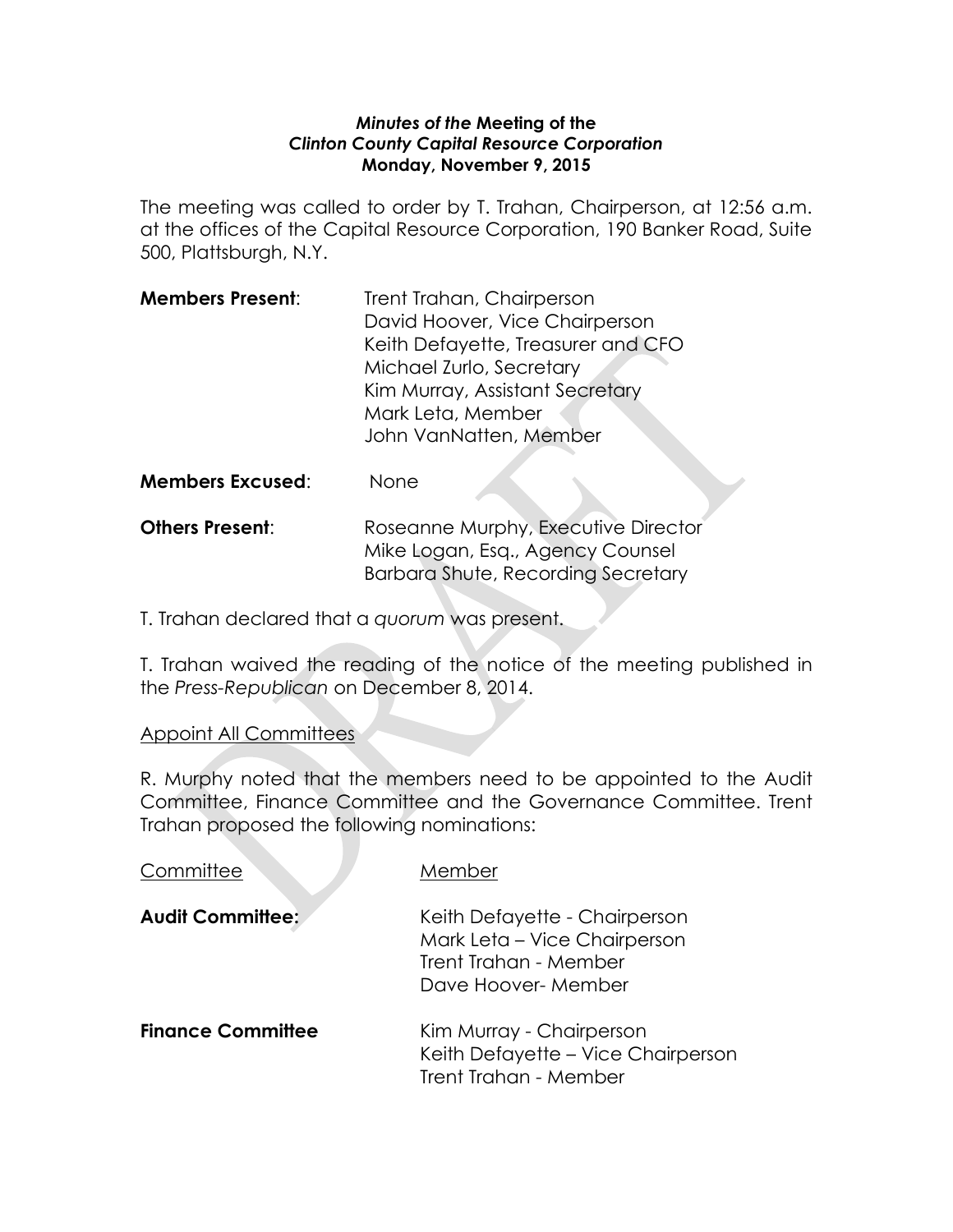### **Governance Committee:** Mike Zurlo – Chairperson

John VanNatten, Vice-Chairperson Dave Hoover, Member

On a motion by J. VanNatten and seconded by K. Murray, it was unanimously carried to appoint the members as noted to the Audit, Finance and Governance Committees.

### Recess for Finance Committee Meeting

On a motion by D. Hoover and seconded by K. Murray, it was unanimously carried to recess the regular meeting to adjourn a Finance Committee meeting at 12:58 p.m.

#### Reconvene Regular Meeting

On a motion by D. Hoover and seconded by K. Murray, it was unanimously carried to reconvene the regular meeting of the Capital Resource Corporation at 1:03 p.m.

### Reading and Consideration of the Draft Minutes of the CRC Meeting of October 5, 2015

T. Trahan waived the reading of the minutes of the October 5, 2015 CRC regular meeting. He asked if there were any questions or discussion regarding the draft minutes, there were none.

On a motion by J. VanNatten and seconded by K. Murray, it was unanimously carried to approve the minutes of the October 5, 2015 CRC regular meeting as presented.

### **Bills and Communications:** None

### **Report of Treasurer:** None

### **Report of Audit Committee:** Finance Committee

K. Murray noted that the Finance Committee met to discuss a resolution recommending that the Board of Directors of the CRC consider adopting a resolution to authorize the issuance of revenue bonds in the amount presently estimated not to exceed \$10,000,000 for the benefit of Hudson Headwaters Health Network and the execution of the related documents.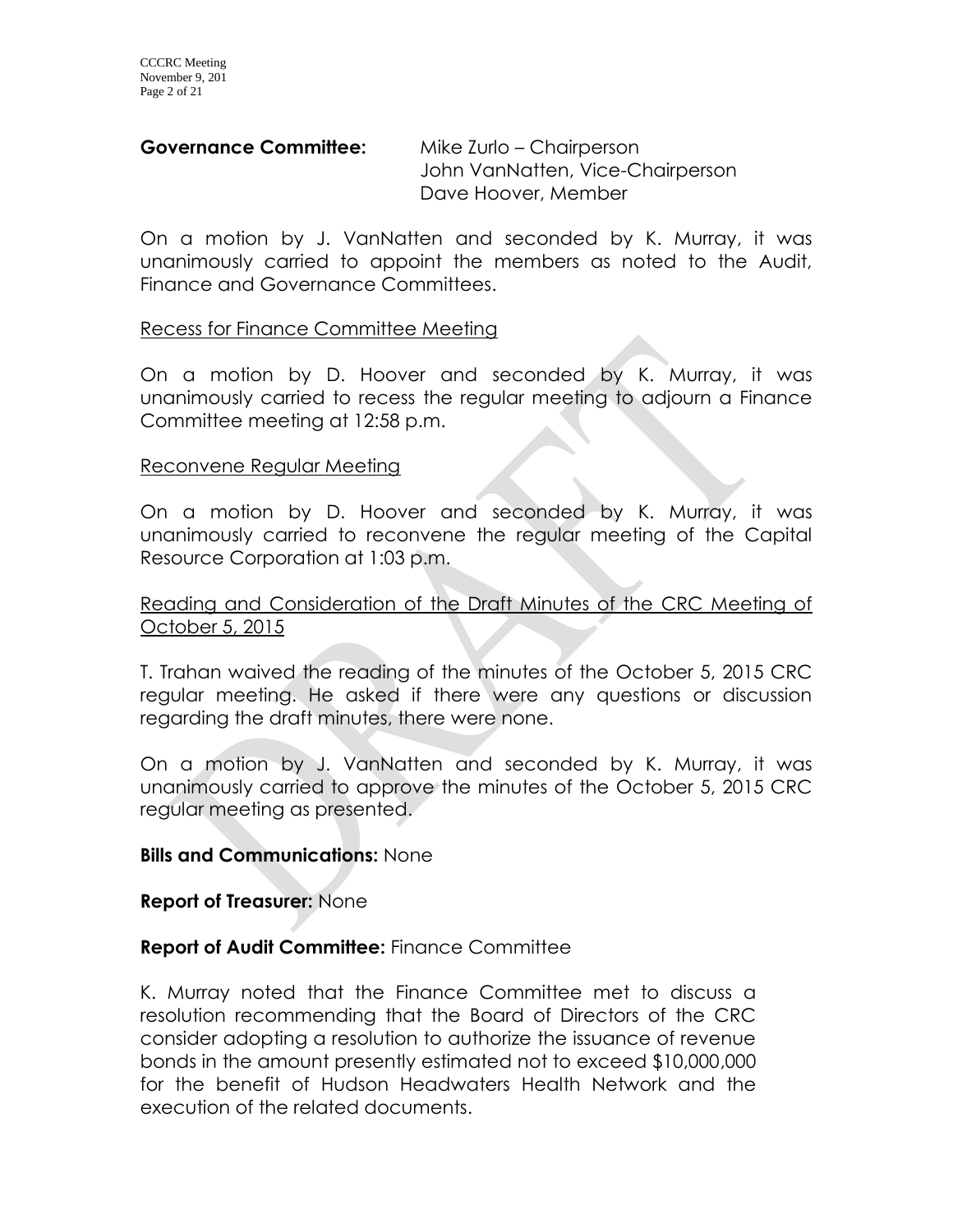The committee voted in favor of making the recommendation as noted above.

# **Old Business:** None

## **New Business**:

1. Hudson Headwaters Health Network (HHHN)

R. Murphy noted that HHHN has moved up their anticipated closing to early in December 2015. This required that the Finance Committee review the application to determine that it will not cause the CRC any fiscal harm and then make the recommendation for action to the full Board.

The next step is for the Board to approve the Final SEQR and authorize the financing so that the company can begin the process of closing.

2. Laurention Aerospace:

R. Murphy explained that representatives from Laurentian contacted both the IDA and the CRC requesting that the agencies hold public hearings to "refresh" the project for possible action. She noted that these actions are pending notification of the approval from the North Country Regional Economic Development Council of CFA funding.

## **Action Items**

1. Vote to Approve the Final SEQR Resolution for Hudson Headwaters Health Network

The following resolution was offered by K. Murray, seconded by D. Hoover, to wit:

Resolution No. 11-15-04

RESOLUTION (A) CONCURRING IN THE DETERMINATION BY TOWN OF CHAMPLAIN ZONING BOARD OF APPEALS, AS LEAD AGENCY FOR THE ENVIRONMENTAL REVIEW OF THE HUDSON HEADWATERS HEALTH NETWORK PROPOSED PROJECT AND (B) ACKNOWLEDGING RECEIPT OF THE NEGATIVE DECLARATION ISSUED BY THE LEAD AGENCY WITH RESPECT TO THE PROJECT.

WHEREAS, Clinton County Capital Resource Corporation (the "Issuer") was created pursuant to Section 1411 of the Not-For-Profit Corporation Law of the State of New York, as amended (the "Enabling Act"). Pursuant to the provisions of the Enabling Act and Revenue Ruling 57-187 and Private Letter Ruling 200936012, the County Legislature of Clinton County, New York (the "County")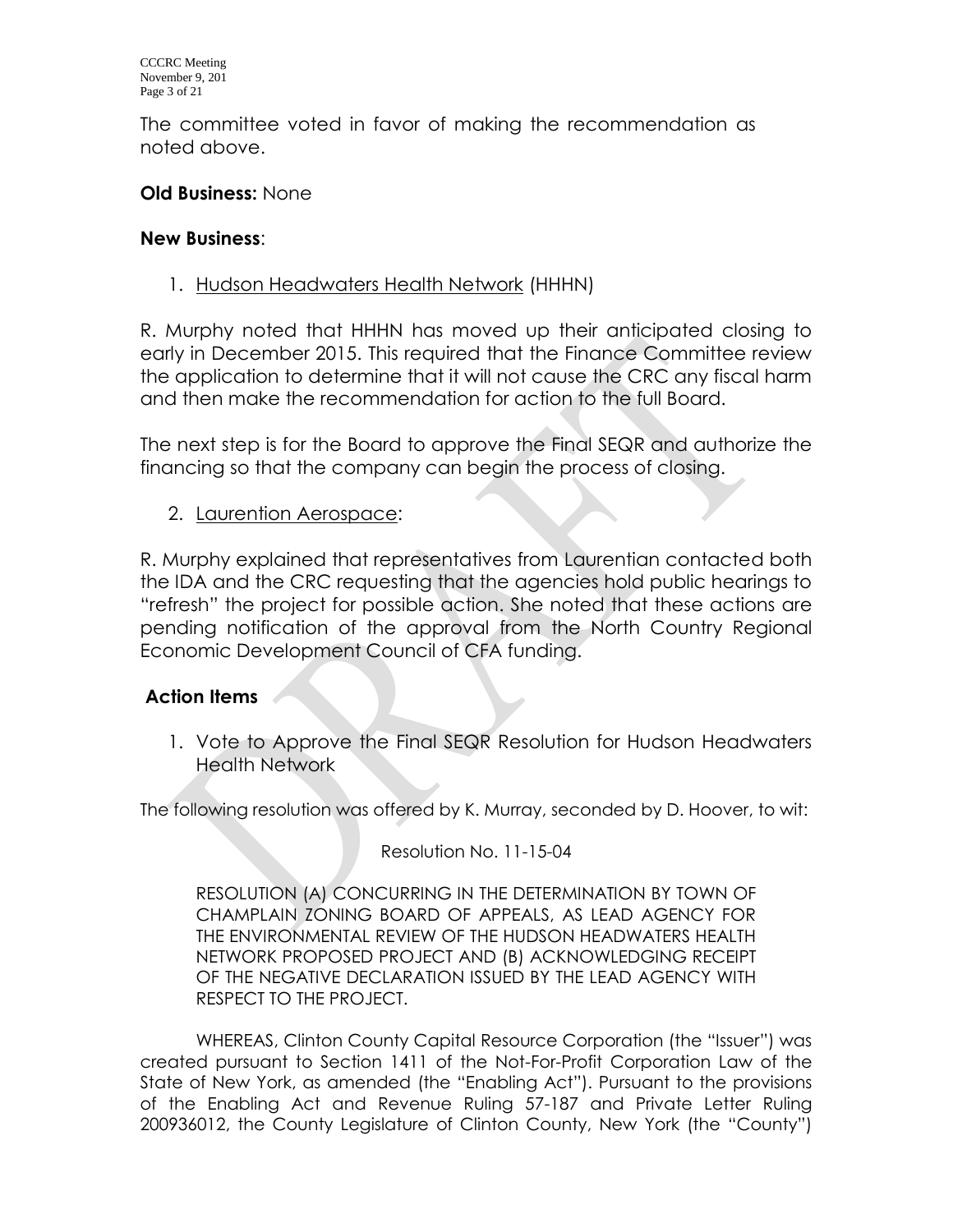adopted a resolution on November 10, 2010 (the "Sponsor Resolution") (A) authorizing the incorporation of Clinton County Capital Resource Corporation (the "Issuer") under the Enabling Act and (B) appointing the initial members of the board of directors of the Issuer, who serve at the pleasure of the County. In December, 2010, a certificate of incorporation was filed with the New York Secretary of State's Office (the "Certificate of Incorporation") creating the Issuer as a public instrumentality of the County; and

WHEREAS, the Issuer is authorized and empowered by the provisions of the Enabling Act to relieve and reduce unemployment, promote and provide for additional and maximum employment, better and maintain job opportunities, and lessen the burdens of government and act in the public interest, and in carrying out the aforesaid purposes and in exercising the powers conferred in the Enabling Act, the Enabling Act declares that the Issuer will be performing essential governmental functions; and

WHEREAS, to accomplish its stated purposes, the Issuer is authorized and empowered under the Enabling Act to acquire real and personal property; to borrow money and issue negotiable bonds, notes and other obligations therefore; to lease, sell, mortgage or otherwise dispose of or encumber any of its real or personal property upon such terms as it may determine; and otherwise to carry out its corporate purposes in the territory in which the operations of the Issuer are principally to be conducted; and

WHEREAS, Hudson Headwaters Health Network (the "Borrower"), a New York not-for-profit corporation, presented an application (the "Application") to the Issuer, which Application requested that the Issuer consider undertaking a project (the "Project") for the benefit of the Borrower, said Project to consist of the following: (A) (1) the acquisition of an interest in an approximate 5.80 acre parcel of land located on Route 11 (currently tax map # 33.-1-28) in the Town of Champlain, Clinton County, New York (the "Land"), (2) the construction on the Land of a building to contain approximately 25,916 square feet (the "Facility") and (3) the acquisition and installation therein and thereon of certain machinery and equipment (the "Equipment") (the Land, the Facility and the Equipment being collectively referred to as the "Project Facility"), all of the foregoing to be owned and operated by the Borrower as a medical facility and other directly and indirectly related activities; (B) the financing of all or a portion of the costs of the foregoing by the issuance of revenue bonds of the Issuer in one or more issues or series in an aggregate principal amount sufficient to pay the cost of undertaking the Project, together with necessary incidental costs in connection therewith, presently estimated to be an amount not to exceed \$10,000,000 (the "Obligations"); (C) paying of all or a portion of the costs incidental to the issuance of the Obligations, including issuance costs of the Obligations and any reserve funds as may be necessary to secure the Obligations; and (D) the making of a loan (the "Loan") of the proceeds of the Obligations to the Borrower or such other person as may be designated by the Borrower and agreed upon by the Issuer; and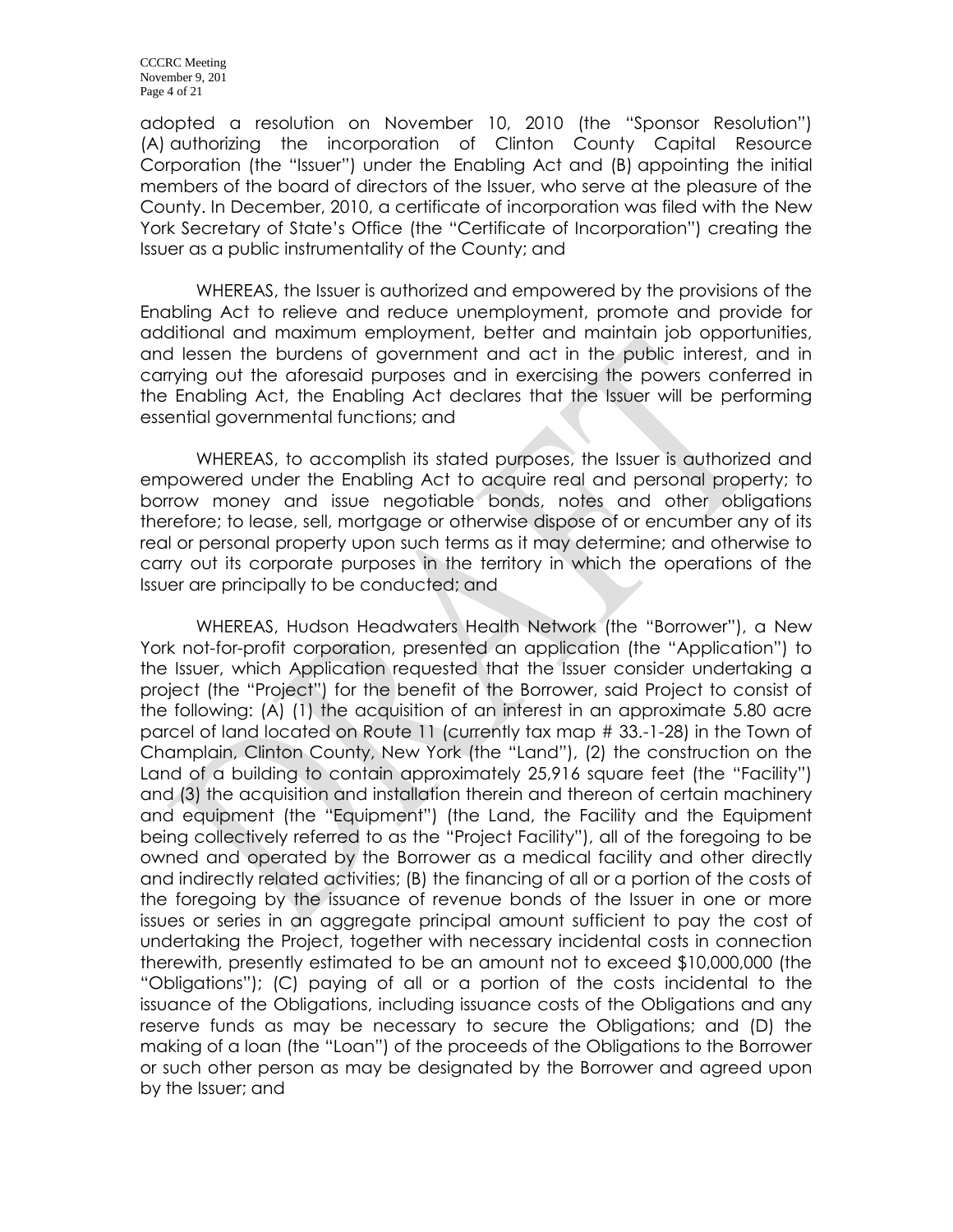WHEREAS, pursuant to the authorization contained in a resolution adopted by the members of the board of directors of the Issuer on June 8, 2015 (the "Public Hearing Resolution"),

the Chief Executive Officer of the Issuer (A) caused notice of a public hearing of the Issuer (the "Public Hearing") pursuant to Section 147(f) of the Internal Revenue Code of 1986, as amended (the "Code") and, as provided in the Certificate of Incorporation, pursuant to the applicable provisions of Section 859 a and Section 859-b of the General Municipal Law of the State of New York, to hear all persons interested in the Project and the financial assistance being contemplated by the Issuer with respect to the Project, to be published on June 23, 2015 in The Press Republican, a newspaper of general circulation available to the residents of Town of Champlain, New York, (B) caused notice of the Public Hearing to be posted on June 18, 2015 on a public bulletin board at the Town of Champlain Offices located at 729 Route 9 in the Town of Champlain, Clinton County, New York as well as on the Issuer's website, (C) caused notice of the Public Hearing to be mailed on June 18, 2015 to the chief executive officers of the county and of each city, town, village and school district in which the Project Facility is (or will be) located, (D) conducted the Public Hearing on July 8, 2015 at 10:00 a.m., local time at the Town of Champlain Offices located at 729 Route 9 in the Town of Champlain, Clinton County, New York, and (E) prepared a report of the Public Hearing (the "Public Hearing Report") which fairly summarized the views presented at such Public Hearing and caused copies of said Public Hearing Report to be made available to the members of the board of directors of the Issuer and to the County Legislature of Clinton County, New York (the "County Legislature"); and

WHEREAS, pursuant to Article 8 of the Environmental Conservation Law, Chapter 43-B of the Consolidated Laws of New York, as amended (the "SEQR Act") and the regulations (the "Regulations") adopted pursuant thereto by the Department of Environmental Conservation of the State of New York (collectively with the SEQR Act, "SEQRA"), the Issuer has been informed that (1) the Town of Champlain Zoning Board of Appeals (the "Zoning Board") was designated to act as "lead agency" with respect to the Project, and (2) the Zoning Board issued a negative declaration on September 17, 2015 (the "Negative Declaration"), attached hereto as Exhibit A, determining that the Project will result in no significant adverse impact on the environment, and therefore, an environmental statement need not be proposed with respect to the Project; and

WHEREAS, the Issuer is an "involved agency" with respect to the Project and the Issuer now desires to concur in the determination by the Zoning Board, as "lead agency" with respect to the Project, to acknowledge receipt of a copy of the Negative Declaration and to indicate whether the Issuer has any information to suggest that the Zoning Board was incorrect in determining that the Project will result in no significant adverse impact on the environment pursuant to SEQRA and, therefore, that no environmental impact statement need be prepared with respect to the Project;

NOW, THEREFORE, BE IT RESOLVED BY THE DIRECTORS OF CLINTON COUNTY CAPITAL RESOURCE CORPORATION, AS FOLLOWS: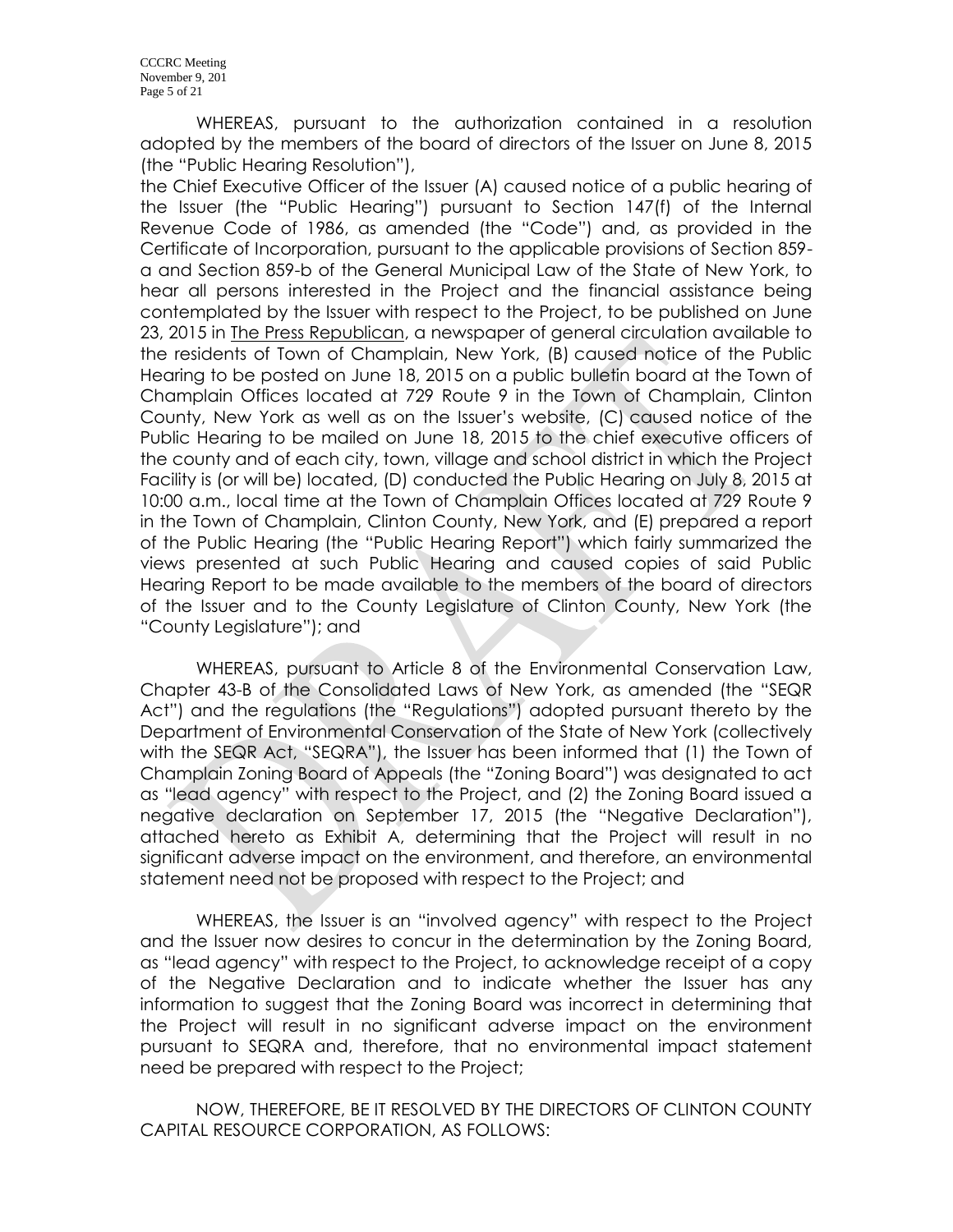Section 1. The Issuer has received copies of, and has reviewed, the Application and the Negative Declaration (collectively, the "Reviewed Documents")

and, based upon said Reviewed Documents, the Issuer hereby ratifies and concurs in the designation of the Zoning Board as "lead agency" with respect to the Project under SEQRA (as such quoted term is defined in SEQRA).

Section 2. The Issuer hereby determines that the Issuer has no information to suggest that the Zoning Board was incorrect in determining that the Project will result in no significant adverse impact on the environment pursuant to the SEQRA and, therefore, that no environmental impact statement need be prepared with respect to the Project (as such quoted phrase is used in SEQRA).

Section 3. The Board of Directors of the Issuer are hereby directed to notify the Zoning Board of the concurrence by the Issuer that the Zoning Board shall be the "lead agency" with respect to the Project, and to further indicate to the Zoning Board that the Issuer has no information to suggest that the Zoning Board was incorrect in its determinations contained in the Negative Declaration.

Section 4. This Resolution shall take effect immediately.

The question of the adoption of the foregoing Resolution was duly put to a vote on roll call, which resulted as follows:

| Trent Trahan    | <b>VOTING</b> | <b>YES</b>     |
|-----------------|---------------|----------------|
| David Hoover    | <b>VOTING</b> | <b>YES</b>     |
| Michael Zurlo   | <b>VOTING</b> | <b>YES</b>     |
| Keith Defayette | <b>VOTING</b> | <b>YES</b>     |
| Kim Murray      | <b>VOTING</b> | <b>YES</b>     |
| John VanNatten  | <b>VOTING</b> | <b>ABSTAIN</b> |
| Mark Leta       | <b>VOTING</b> | <b>YFS</b>     |
|                 |               |                |

The foregoing Resolution was thereupon declared duly adopted.

2. Vote to approve resolution authorizing Issuance and sale of CRC Revenue Bonds and the execution of related documents

The following resolution was offered by M. Zurlo, seconded by K. Defayette, to wit:

#### Resolution No. 11-15-05

RESOLUTION AUTHORIZING THE ISSUANCE AND SALE BY CLINTON COUNTY CAPITAL RESOURCE CORPORATION OF ITS REVENUE BONDS (HUDSON HEADWATERS HEALTH NETWORK PROJECT), SERIES 2015A IN AGGREGATE PRINCIPAL AMOUNT NOT TO EXCEED \$10,000,000 AND THE EXECUTION OF RELATED DOCUMENTS.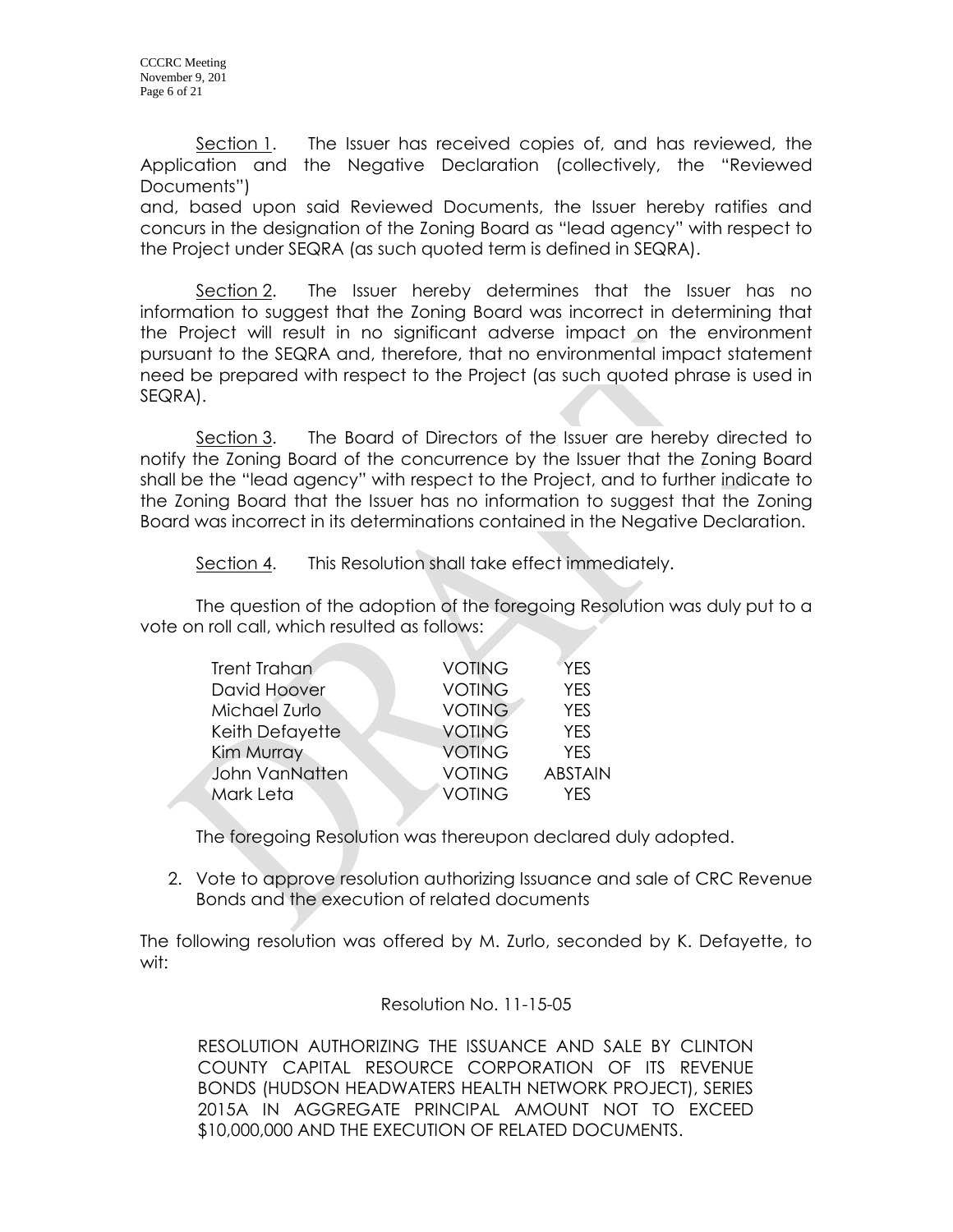WHEREAS, Clinton County Capital Resource Corporation (the "Issuer") was created pursuant to Section 1411 of the Not-For-Profit Corporation Law of the State of New York, as amended (the "Enabling Act").

Pursuant to the provisions of the Enabling Act and Revenue Ruling 57-187 and Private Letter Ruling 200936012, the County Legislature of Clinton County, New York (the "County") adopted a resolution on November 10, 2010 (the "Sponsor Resolution") (A) authorizing the incorporation of Clinton County Capital Resource Corporation (the "Issuer") under the Enabling Act and (B) appointing the initial members of the board of directors of the Issuer, who serve at the pleasure of the County. In December, 2010, a certificate of incorporation was filed with the New York Secretary of State's Office (the "Certificate of Incorporation") creating the Issuer as a public instrumentality of the County; and

WHEREAS, the Issuer is authorized and empowered by the provisions of the Enabling Act to relieve and reduce unemployment, promote and provide for additional and maximum employment, better and maintain job opportunities, and lessen the burdens of government and act in the public interest, and in carrying out the aforesaid purposes and in exercising the powers conferred in the Enabling Act, the Enabling Act declares that the Issuer will be performing essential governmental functions; and

WHEREAS, to accomplish its stated purposes, the Issuer is authorized and empowered under the Enabling Act to acquire real and personal property; to borrow money and issue negotiable bonds, notes and other obligations therefore; to lease, sell, mortgage or otherwise dispose of or encumber any of its real or personal property upon such terms as it may determine; and otherwise to carry out its corporate purposes in the territory in which the operations of the Issuer are principally to be conducted; and

WHEREAS, Hudson Headwaters Health Network (the "Institution"), a New York not-for-profit corporation, presented an application (the "Application") to the Issuer, which Application requested that the Issuer consider undertaking a project (the "Project") for the benefit of the Institution, said Project to consist of the following: (A) (1) the acquisition of an interest in an approximate 5.80 acre parcel of land located on Route 11 (currently tax map # 33.-1-28) in the Town of Champlain, Clinton County, New York (the "Land"), (2) the construction on the Land of a building to contain approximately 25,916 square feet (the "Facility") and (3) the acquisition and installation therein and thereon of certain machinery and equipment (the "Equipment") (the Land, the Facility and the Equipment being collectively referred to as the "Project Facility"), all of the foregoing to be owned and operated by the Borrower as a medical facility and other directly and indirectly related activities; (B) the financing of all or a portion of the costs of the foregoing by the issuance of revenue bonds of the Issuer in one or more issues or series in an aggregate principal amount sufficient to pay the cost of undertaking the Project, together with necessary incidental costs in connection therewith, in an amount then estimated to be approximately \$10,000,000 and in any event not to exceed \$10,000,000 (the "Obligations"); and (C) paying a portion of the costs incidental to the issuance of the Obligations, including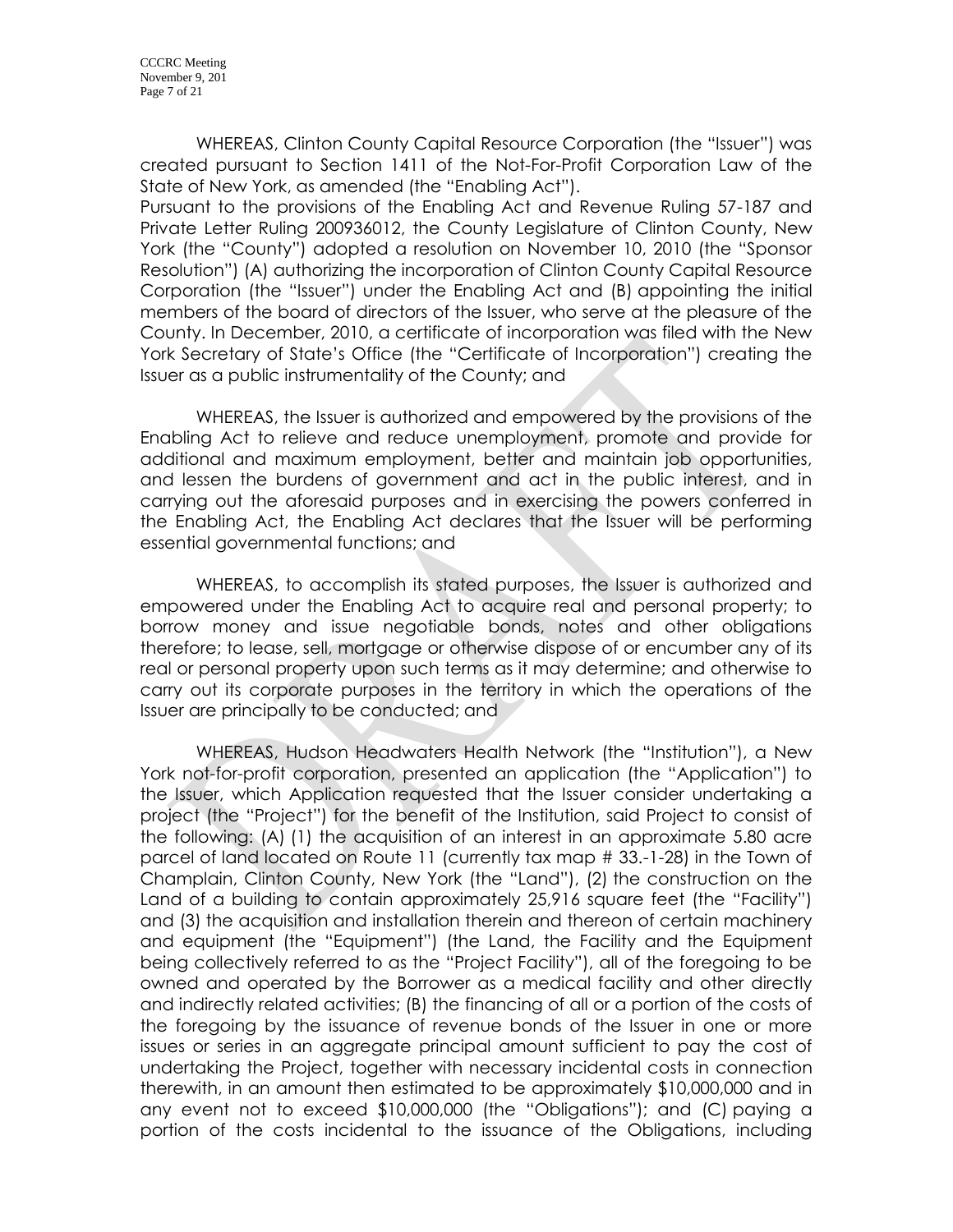issuance costs of the Obligations and any reserve funds as may be necessary to secure the Obligations; and

WHEREAS, pursuant to the authorization contained in a resolution adopted by the members of the board of directors of the Issuer on June 8, 2015 (the "Public Hearing Resolution"), the Chief Executive Officer of the Issuer (A) caused notice of a public hearing of the Issuer (the "Public Hearing") pursuant to Section 147(f) of the Internal Revenue Code of 1986, as amended (the "Code") and, as provided in the Certificate of Incorporation, pursuant to the applicable provisions of Section 859-a and Section 859-b of the General Municipal Law of the State of New York, to hear all persons interested in the Project and the financial assistance being contemplated by the Issuer with respect to the Project, to be published on June 23, 2015 in The Press Republican, a newspaper of general circulation available to the residents of Town of Champlain, New York, (B) caused notice of the Public Hearing to be posted on June 18, 2015 on a public bulletin board at the Town of Champlain Offices located at 729 Route 9 in the Town of Champlain, Clinton County, New York as well as on the Issuer's website, (C) caused notice of the Public Hearing to be mailed on June 18, 2015 to the chief executive officers of the county and of each city, town, village and school district in which the Project Facility is (or will be) located, (D) conducted the Public Hearing on July 8, 2015 at 10:00 a.m., local time at the Town of Champlain Offices located at 729 Route 9 in the Town of Champlain, Clinton County, New York, and (E) prepared a report of the Public Hearing (the "Public Hearing Report") which fairly summarized the views presented at such Public Hearing and caused copies of said Public Hearing Report to be made available to the members of the board of directors of the Issuer and to the County Legislature of Clinton County, New York (the "County Legislature"); and

WHEREAS, pursuant to Article 8 of the Environmental Conservation Law, Chapter 43-B of the Consolidated Laws of New York, as amended (the "SEQR Act") and the regulations (the "Regulations") adopted pursuant thereto by the Department of Environmental Conservation of the State of New York (collectively with the SEQR Act, "SEQRA"), by resolution adopted by the members of the board of directors of the Issuer on July 8, 2015 (the "Preliminary SEQR Resolution"), the Issuer (A) determined (1) that the Project involves more than one "involved agency", and (2) that, the Issuer wished to investigate the advisability of undertaking a coordinated review with respect to the Project and (B) authorized the Chief Executive Officer of the Issuer to contact all other "involved agencies " for the purpose of ascertaining whether such "involved agencies" were interested in undertaking a coordinated review of the Project and, if so, designating a "lead agency" with respect to the Project (as such quoted terms are defined in SEQRA); and

WHEREAS, by resolution adopted by the County Legislature on October 15, 2015 (the "Public Approval"), the County Legislature approved the issuance of the Obligations for purposes of Section 147(f) of the Code; and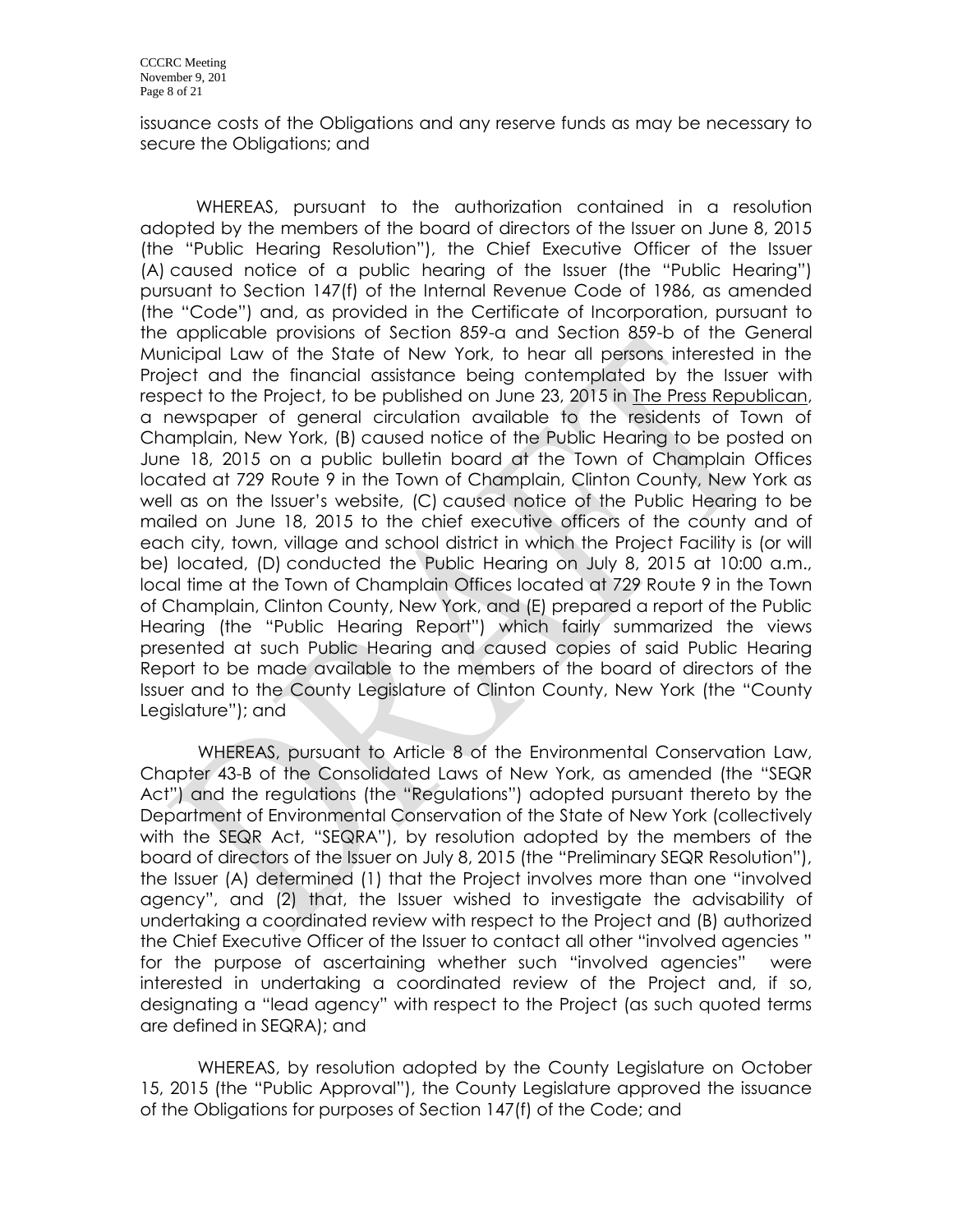WHEREAS, pursuant to SEQRA, by resolution adopted by the members of the board of directors of the Issuer on November 9, 2015 (the "Final SEQR Resolution"), the Issuer (A) concurred in the determination that the Town of Champlain Zoning Board of Appeals (the "Zoning Board") is the "lead agency" with respect to SEQRA and

(B) acknowledged receipt of a negative declaration from the Zoning Board issued on September 17, 2015 (the "Negative Declaration"), in which the Zoning Board determined that the Project would not have a significant adverse environmental impact on the environment, and therefore, an environmental statement need not be proposed with respect to the Project; and

WHEREAS, the Issuer now desires to issue its Revenue Bonds (Hudson Headwaters Health Network Project), Series 2015A in the maximum aggregate principal amount of not to exceed \$10,000,000 (the "Initial Bonds") under this resolution (the "Bond Resolution"), a certificate of determination dated the date of issuance of Initial Bonds (the "Certificate of Determination") executed by an authorized officer of the Issuer and a trust indenture (the "Indenture") by and between the Issuer and a trustee (the "Trustee") for the holders of the Initial Bonds and any additional bonds issued by the Issuer under the Indenture (the "Additional Bonds", and collectively with the Initial Bonds, the "Bonds") or a bond purchase and building loan or disbursing agreement (the "Bond Purchase Agreement") by and among the Issuer, the Borrower and Glens Falls National Bank and Trust Company, as initial purchaser of the Initial Bonds (the "Holder") or the Initial Bonds will be purchased by Glens Falls National Bank and Trust Company, as initial purchaser of the Initial Bonds (the "Bank") according to the terms of a bond purchase and building loan agreement dated November 1, 2015 (the "Initial Bond Purchase Agreement") between the Issuer, the Institution, and the Bank, pursuant to which the Bank will purchase the Initial Bonds bearing interest in the Bank Purchase Rate Mode; and

WHEREAS, prior to or simultaneously with the issuance of the Initial Bonds, the Issuer and the Borrower will execute and deliver a loan agreement (the "Loan Agreement") by and between the Issuer, as lender, and the Borrower, as borrower, pursuant to the terms of which Loan Agreement (A) the Issuer will agree (1) to issue the Initial Bonds, and (2) to make a loan to the Borrower of the proceeds of the Initial Bonds (the "Loan") for the purpose of assisting in financing the Project, and (B) in consideration of the Loan, the Borrower will agree (1) to cause the Project to be undertaken and completed, (2) to use the proceeds of the Loan disbursed under the Indenture or the Bond Purchase Agreement to pay (or reimburse the Borrower for the payment of) the costs of the Project, and (3) to make payments sufficient in amount to pay when due all amounts due with respect to the Initial Bonds (the "Loan Payments") to or upon the order of the Issuer in repayment of the Loan, which Loan Payments shall include amounts equal to the Debt Service Payments due on the Initial Bonds; and

WHEREAS, pursuant to the terms of the Indenture, the net proceeds of the sale of the Initial Bonds (the "Bond Proceeds") will be deposited into various trust funds held by the Trustee under the Indenture and will be disbursed by the Trustee from time to time to pay the costs of the Project, but only upon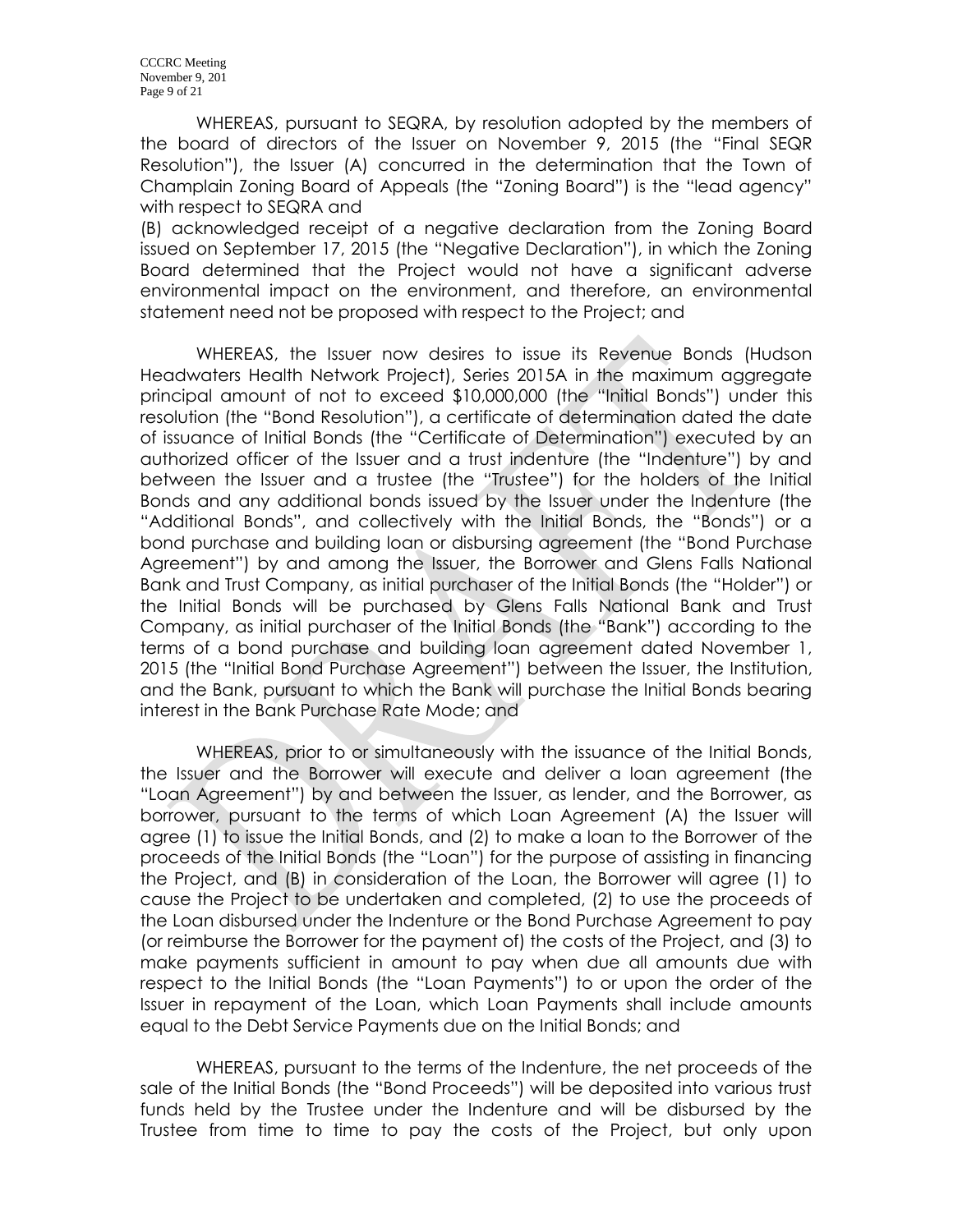satisfaction of the requirements for making such disbursements set forth in the Indenture and in the Loan Agreement or pursuant to the Bond Purchase Agreement, the Holder will disburse the proceeds of the Initial Bonds to the Borrower from time to time to pay the costs of the Project, but only upon satisfaction of the requirements for making such disbursements set forth in the Bond Purchase Agreement; and

WHEREAS, as security for the Initial Bonds, the Issuer will execute and deliver to the Trustee or the Holder a pledge and assignment (the "Pledge and Assignment") from the Issuer to the Trustee or the Holder, and acknowledged by the Borrower, which Pledge and Assignment will assign to the Trustee or the Holder certain of the Issuer's rights under the Loan Agreement; and

WHEREAS, pursuant to the Pledge and Assignment, basic Loan Payments made by the Borrower under the Loan Agreement are to be paid directly to the Trustee or the Holder; and

WHEREAS, the (A) Borrower's obligation (1) to make all Loan Payments under the Loan Agreement and (2) to perform all obligations related thereto and (B) Issuer's obligation to repay the Initial Bonds may be further secured by a guaranty (the "Guaranty") from the Borrower to the Holder or the Trustee; and

WHEREAS, as additional security for the Initial Bonds, the Borrower may execute and deliver a security agreement (the "Security Agreement") from the Borrower to the Holder or the Bank, pursuant to which, among other things, the Borrower grants to the Holder or the Bank, among other things, a security interest in all interest of the Borrower in the Gross Receipts (as defined in the Security Agreement) of the Borrower; and

WHEREAS, as additional security for the Initial Bonds, all amounts required to be paid under the Bond Purchase Agreement or the Indenture and the performance and observance by the Borrower of its obligations under the Loan Agreement and the other Bond Documents, (A) the Borrower may execute and deliver to the Issuer (1) a mortgage and security agreement (the "Mortgage") from the Borrower to the Issuer, which Mortgage among other things, (a) grants to the Issuer a first mortgage lien on, and a security interest in, among other things, the Project Facility and all rights of the Borrower in the Loan Agreement and (b) assigns to the Issuer the rents, issues and profits of the Project Facility and (2) an assignment of rents and leases (the "Assignment of Rents") from the Borrower to the Issuer, which Assignment of Rents, among other things, assigns to the Issuer (a) the rents, issues and profits of the Project Facility and (b) all leases, subleases, licenses or occupancy agreements affecting the Project Facility, and (B) the Issuer may execute and deliver to the Holder or the Trustee (1) an assignment of mortgage (the "Mortgage Assignment") from the Issuer to the Holder or the Trustee, pursuant to which the Issuer will assign the Mortgage to the Holder or the Trustee, and (2) an assignment of assignment of rents and leases (the "Assignment of Rents Assignment") from the Issuer to the Holder or Trustee, pursuant to which the Issuer will assign the Assignment of Rents to the Holder or the Trustee; and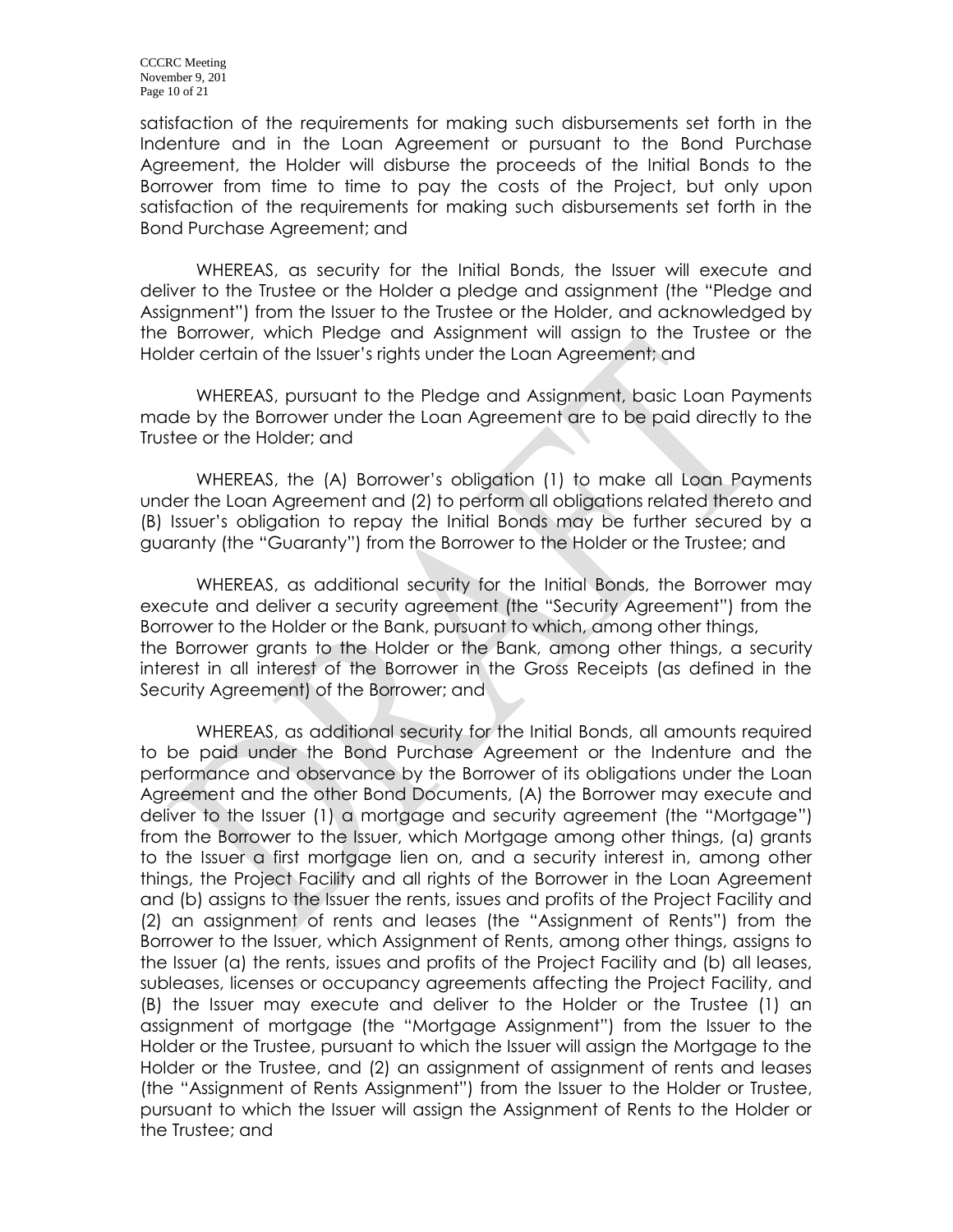WHEREAS, the Holder or the Bank will furnish to the Issuer a letter (the "Investment Letter") certifying that the Holder or the Bank is an institutional investor which is purchasing the Initial Bonds for the purpose of investment and not with a view to, or for resale in connection with, any distribution of the Initial Bonds or any part thereof; and

WHEREAS, the Initial Bonds will be further secured and marketed as provided in the Certificate(s) of Determination; and

WHEREAS, in connection with the marketing of some or all of the series of the Bonds, (A) the Issuer may enter into (or accept) one or more agreements with one or more entities chosen by the Institution to locate the initial and/or subsequent purchasers of the Bonds, each of which entities may either act as agent to market the Bonds or may act as an underwriter to guarantee the marketing of the Bonds (each such entity being hereinafter referred to as a "Bond Marketer"); (B) the Issuer may enter into one or more bond purchase agreements (each, a "Bond Purchase Agreement") by and among the related initial purchaser(s) of the Bonds, the Issuer and the Borrower; (C) the Borrower may provide indemnification to the Issuer and the related initial purchaser(s) of the Bonds relating to the issuance and sale of the related Bonds pursuant to one or more letters of representation (each, a "Letter of Representation") by and among the Borrower, the Issuer and the related initial purchaser(s) of the Bonds; (D) the related Bond Marketer may utilize a preliminary official statement or other preliminary offering document (the "Preliminary Offering Document") and a final official statement or other preliminary final document (the "Final Offering Document") in connection with the initial and/or subsequent offering of some or all of the Bonds; and (E) the related Bond Marketer may also obtain a rating of some or all of the Bonds from one or more securities rating agencies (each such rating agency that provides a rating of the Bonds, a "Rating Agency"); and

WHEREAS, to assure compliance with the continuing disclosure requirements imposed by the Securities and Exchange Commission, the Borrower may execute and deliver to the Trustee and the related Bond Marketer one or more continuing disclosure agreements (each, a "Continuing Disclosure Agreement") relating to some or all of the Bonds; and

WHEREAS, some or all of the Bonds may be issued as "book-entry-only" obligations to be held by The Depository Trust Borrower, as depository (the "Depository") for such Bonds, and, to comply with the requirements of the Depository, the Issuer and the Trustee will execute and deliver to the Depository a letter of representations (the "Depository Letter") relating to such Bonds; and

WHEREAS, to demonstrate compliance with the provisions of the Code relating to the issuance of tax-exempt obligations, (A) the Issuer will (1) execute one or more arbitrage certificates dated the date of delivery of the related Bonds (each, an "Arbitrage Certificate") relating to certain requirements set forth in Section 148 of the Code relating to such Bonds, (2) execute a completed Internal Revenue Service Form 8038 (Information Return for Private Activity Bonds)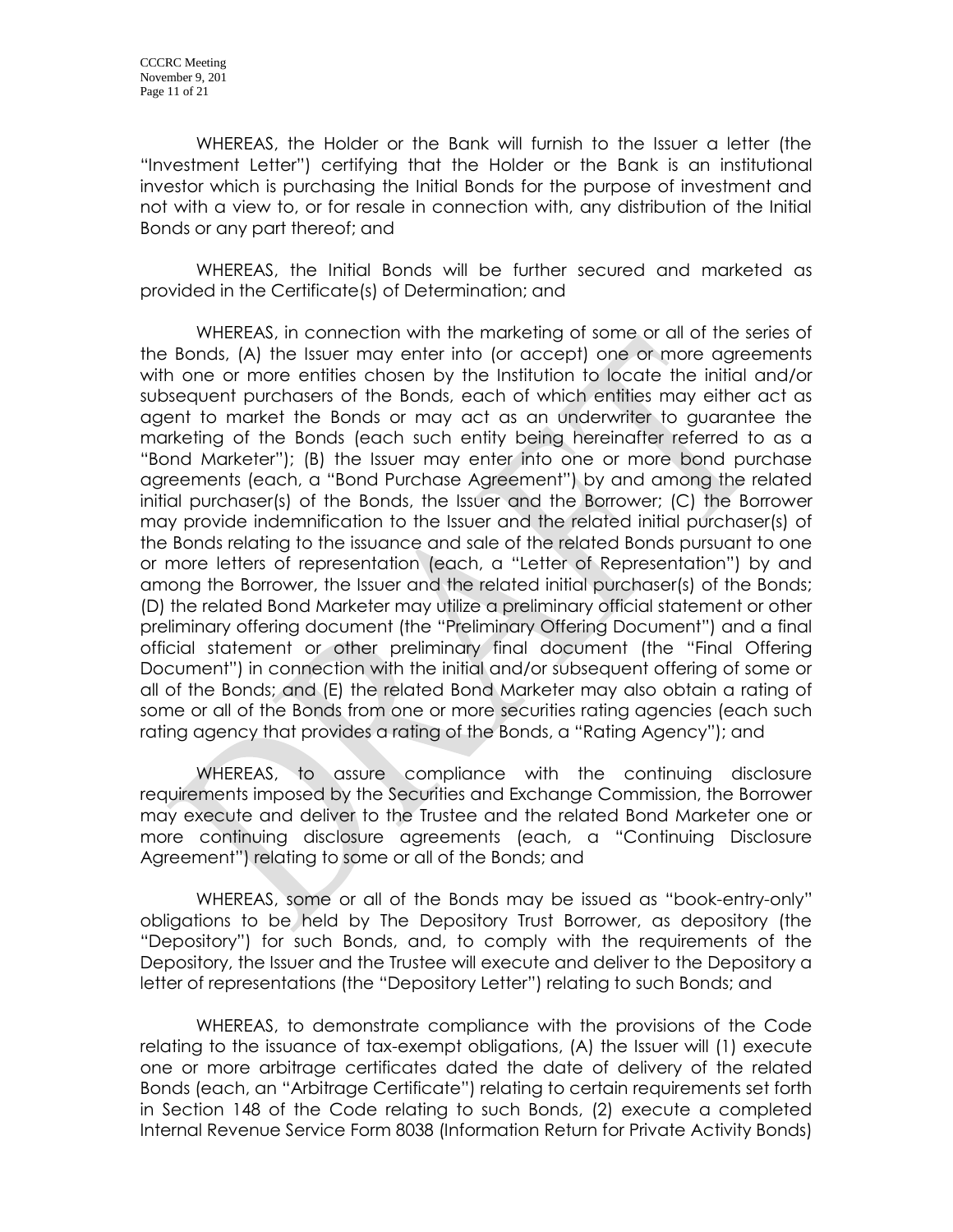relating to such Bonds (each, an "Information Return") pursuant to Section 149(e) of the Code, and (3) file the Information Return(s) with the Internal Revenue Service, (B) the Borrower will execute one or more tax regulatory agreements dated the date of delivery of the related Bonds (each, a "Tax Regulatory Agreement") relating to the requirements in Sections 145 through 150 of the Code applicable to such Bonds and (C) either the Bond Marketer or the initial purchasers of the related Bonds will execute a letter

(each, an "Issue Price Letter") confirming the issue price of such Bonds for purposes of Section 148 of the Code; and

WHEREAS, the Issuer now desires to (A) authorize the issuance of the Bonds for the purpose of financing a portion of the costs of the Project; (B) authorize the circulation of any Preliminary Offering Document and any Final Offering Document in connection with the marketing of any or all of the Bonds; (C) delegate to the Chairperson, Vice Chairperson or Chief Executive Officer of the Issuer (the "Authorizing Officer") authority to deem as final any Preliminary Offering Document and any Final Offering Document to be used by any Bond Marketer in connection with the marketing of any or all of the Bonds; (D) delegate to the Chairperson, Vice Chairperson or Chief Executive Officer of the Issuer (the "Authorizing Officer") authority to determine the final details of any of the Bonds (the "Bond Details") once the marketing of such Bonds is completed and the Borrower has agreed to the Bond Details, which Bond Details so determined may include but not be limited to the following: (1) the aggregate principal amount of Bonds to be issued; (2) the number of series thereof; and (3) for each series of the Bonds (each, a "Series"), (a) the authorized principal amount of such Series, (b) whether such Series shall include subseries of such Series (each, a "Subseries"), (c) the designation of such Series and any Subseries, (d) the purpose or purposes for which such Series is being issued, which shall be limited to (i) payment of the costs of the Project, (ii) payment of the costs of issuance of such Series, (iii) making a deposit to a debt service reserve fund securing such Series, if any, which may include interest thereon, (iv) funding or refunding of other debt of the Issuer, which may include interest thereon, all or a portion of the proceeds of which were applied to making a loan to the Borrower, and (v) exchanging bonds of such Series for bonds, notes or other evidences of indebtedness of the Borrower or of the Issuer issued on behalf of the Borrower, (e) whether a debt service reserve fund is established securing such Series, the debt service reserve fund requirement relating to same, the terms and conditions for such debt service reserve fund and the terms and conditions upon which a reserve fund facility may be used to fund all or a portion of the debt service reserve fund, (f) the date or dates, the maturity date or dates and principal amounts of each maturity of the bonds of such Series and/or Subseries, the amount and date of each sinking fund installment, if any, and which bonds of such Series and/or Subseries are serial bonds or term bonds, if any, and the record date or record dates of the bonds of such Series and/or Subseries, (g) the interest rate or rates of the bonds of such Series and/or Subseries, the date from which interest on the bonds of such Series and/or Subseries shall accrue, the dates on which interest on the bonds of such Series and/or Subseries shall be payable, (h) the denomination or denominations of and the manner of numbering and lettering the bonds of such Series and/or Subseries, (i) the trustee,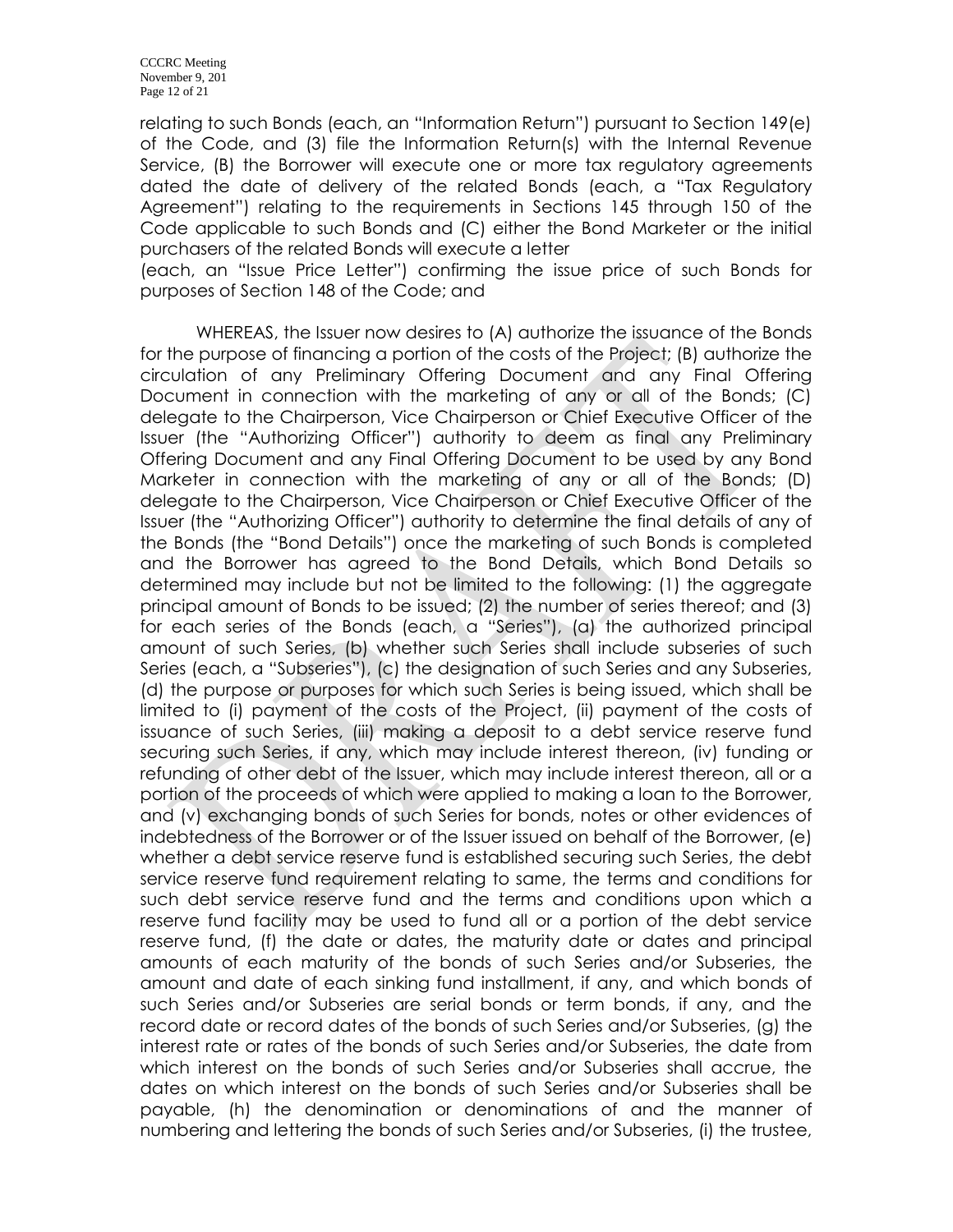CCCRC Meeting November 9, 201 Page 13 of 21

bond registrar and paying agent or paying agents for such Series and/or Subseries and the place or places of payment of the principal, sinking fund installments, if any, or redemption price of and interest on the bonds of such Series and/or Subseries, (j) the redemption price or purchase in lieu of redemption price or redemption prices or purchase in lieu of redemption prices, if any, and the redemption or purchase in lieu of redemption terms, if any, for the bonds of such Series and/or Subseries, (k) provisions for the sale or exchange of the bonds of such Series and/or Subseries and for the delivery thereof,

(l) the form of the bonds of such Series and/or Subseries and the form of the trustee's certificate of authentication thereon, and whether any bonds of such Series and/or Subseries are to be issued as book entry bonds and the depository therefor, (m) if bonds of such Series and/or Subseries are to be exchanged for bonds, notes or other evidence of indebtedness of the Borrower or the Issuer, the provisions regarding such exchange, (n) directions for the application of the proceeds of the bonds of such Series and/or Subseries, (o) the trustee for such Series and/or Subseries, and (p) any other provisions deemed advisable by the Authorizing Officer not in conflict with the provisions of this Bond Resolution; and (D) authorize execution and delivery by the Issuer of various documents relating to the issuance of the Bonds, including but not limited to the hereinafter defined Issuer Documents;

NOW, THEREFORE, BE IT RESOLVED BY THE MEMBERS OF THE BOARD OF DIRECTORS OF CLINTON COUNTY CAPITAL RESOURCE CORPORATION, AS FOLLOWS:

Section 1. The Issuer hereby finds and determines that:

(A) By virtue of the Certificate of Incorporation and the Enabling Act, the Issuer has been vested with all powers necessary and convenient to carry out and effectuate the purposes and provisions of the Enabling Act and to exercise all powers granted to it under the Enabling Act; and

(B) The acquisition, renovation, construction and installation of the Project Facility and the financing thereof with the proceeds of the Loan to the Borrower will relieve and reduce unemployment, promote and provide for additional and maximum employment and better and maintain job opportunities, and thereby lessen the burdens of government; and

(C) It is desirable and in the public interest for the Issuer to issue and sell its Initial Bonds upon the terms and conditions determined by the Chairperson or Chief Executive Officer of the Issuer once the marketing of the Initial Bonds is completed and the Borrower has agreed to the Bond Details.

Section 2. In consequence of the foregoing, the Issuer hereby determines to: **I** (A) issue the Initial Bonds on the terms and conditions set forth in the Bond Purchase Agreement, (B) sell the Initial Bonds to the Holder or the Bank pursuant to the terms set forth in the Bond Purchase Agreement, (C) use the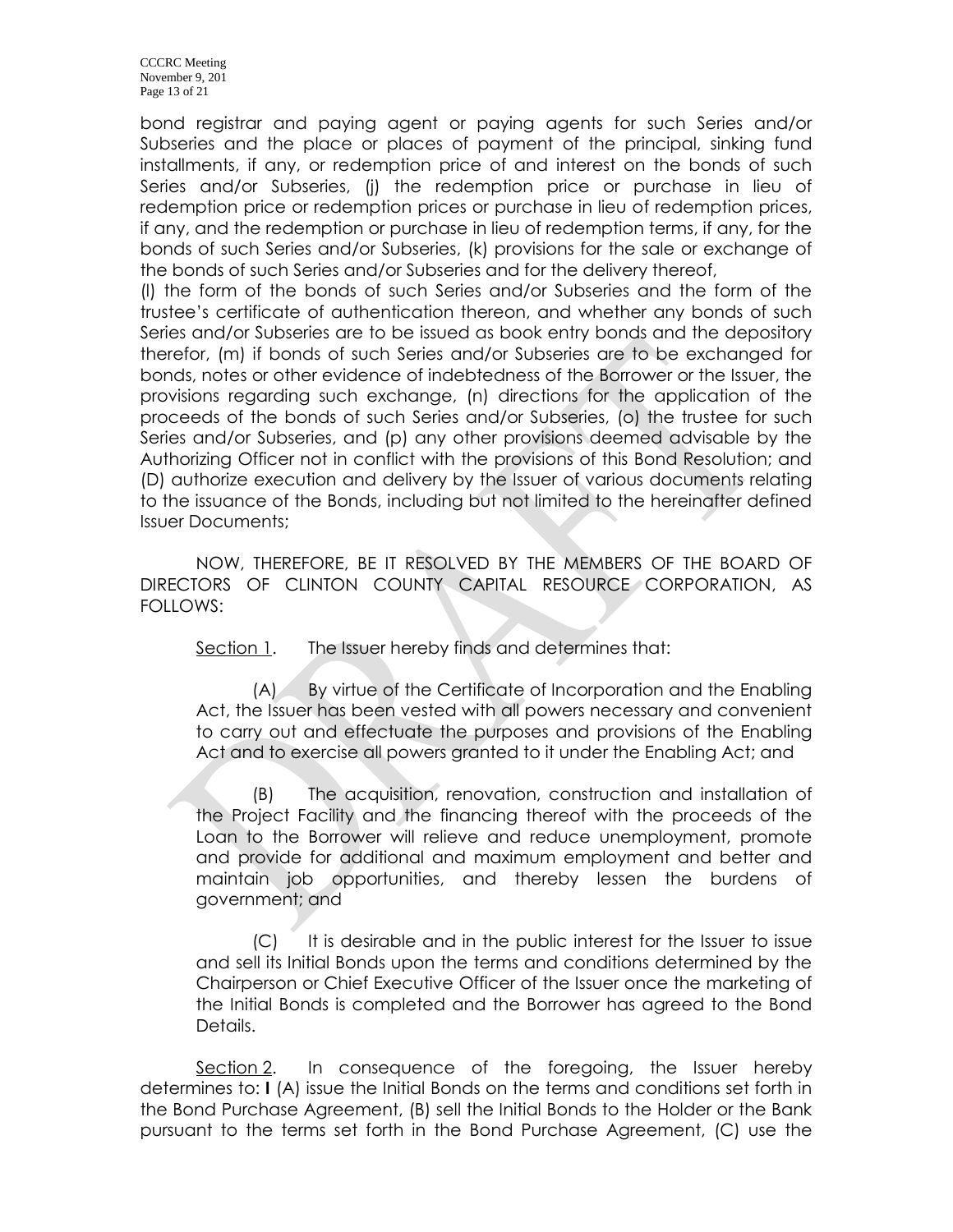proceeds of the Initial Bonds to make the Loan to the Borrower for the purpose of financing a portion of the costs of issuance of the Bond and a portion of the costs of the Project, (D) secure the Initial Bonds by assigning to the Holder pursuant to the Pledge and Assignment, certain of the Issuer's rights under the Loan Agreement, including the right to collect and receive certain amounts payable thereunder, (E) further secure the Initial Bonds by executing the Mortgage Assignment, (F) execute the Arbitrage Certificate and the Information Return with respect to the Initial Bonds, and (G) file the Information Return with the IRS **OR II**

(A) authorize the use of, and authorize the Chairperson, Vice Chairperson or Chief Executive Officer of the Issuer the authority to determine the form and substance of, and deem final, any Preliminary Offering Document and any Final Offering Document to be used by any Bond Marketer in connection with the initial offering and/or any subsequent offering of any of the Bonds, (B) authorize the Chairperson, Vice Chairperson or Chief Executive Officer of the Issuer the authority to (1) execute and deliver on behalf of the Issuer any Bond Purchase Agreement related to any of the Bonds and (2) determine, on behalf of the Issuer, from time to time the Bond Details relating to the Bonds; (C) issue the Bonds from time to time on the terms and conditions set forth in the Indenture, the related Certificate of Determination and any Bond Purchase Agreement related to such Bonds, (D) sell any or all of the Bonds to the initial and/or subsequent purchasers thereof pursuant to the terms set forth in the Indenture, the related Certificate of Determination and any related Bond Purchase Agreement, (E) use the proceeds of the Bonds to make the Loan to the Borrower for the purpose of financing a portion of the costs of issuance of the Bonds and a portion of the costs of the Project, (F) secure the Bonds by assigning to the Trustee pursuant to the Pledge and Assignment certain of the Issuer's rights under the Loan Agreement, including the right to collect and receive certain amounts payable thereunder, (G) further secure the Bonds by executing the Mortgage Assignment, (H) execute from time to time the Arbitrage Certificate(s) and the Information Return(s) with respect to the Bonds, and (I) file the Information Return(s) with the IRS.

Section 3. The Issuer hereby delegates to the (Vice) Chairperson or Chief Executive Officer of the Issuer the power to approve, on behalf of the Issuer, the form and substance of the Loan Agreement, the Indenture, the Bonds, the Pledge and Assignment, the Mortgage Assignment, the Bond Purchase Agreement(s), the Preliminary Offering Document(s), the Final Offering Document(s), the Arbitrage Certificate(s), the Information Return(s), the Depository Letter(s) and any documents necessary and incidental thereto including, but not limited to, any documents authorized by any Certificate of Determination and approved by counsel to the Issuer (hereinafter collectively called the "Issuer Documents").

Section 4. The Issuer is hereby authorized to issue, execute, sell and deliver to the Holder or to the Trustee for authentication its Initial Bonds in the aggregate principal amount of not to exceed \$10,000,000 or so much as necessary to finance the Costs of the Project, in the amount, in the form and in the amount and containing the other provisions determined by the (Vice)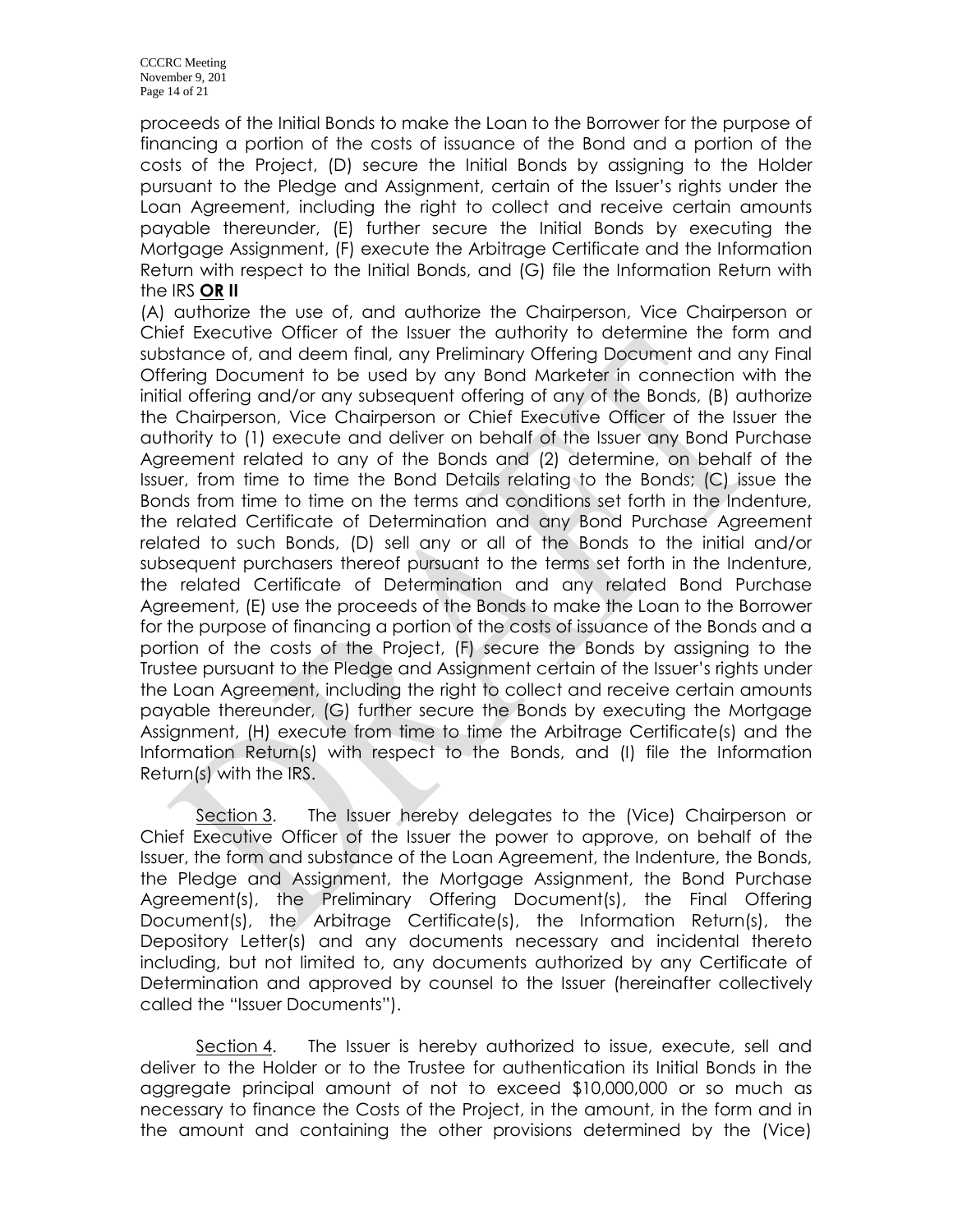Chairperson or Chief Executive Officer of the Issuer in the Certificate of Determination, and upon authentication thereof, the Trustee is hereby authorized to deliver said Initial Bonds to the purchasers thereof against receipt of the purchase price thereof, all pursuant to the Enabling Act and in accordance with the provisions of the Indenture, this Bond Resolution, the Certificate of Determination and any Bond Purchase Agreement, provided that:

(A) The Initial Bonds authorized to be issued, executed, sold and delivered pursuant to this Section 4 shall (1) be issued, executed and delivered at such time as the (Vice) Chairperson or Chief Executive Officer of the Issuer shall determine, and (2) bear interest at the rate or rates, be issued in such form, be subject to redemption prior to maturity and have such other terms and provisions and be issued in such manner and on such conditions as are set forth in the Initial Bonds, the Indenture or the Bond Purchase Agreement and the Certificate of Determination, or as are hereinafter approved by the (Vice) Chairperson or Chief Executive Officer of the Issuer in accordance with Section 5 hereof, which terms are specifically incorporated herein by reference with the same force and effect as if fully set forth in this Bond Resolution.

(B) The Initial Bonds shall be issued solely for the purpose of providing funds to finance (1) the costs of making the Loan for the purpose of financing a portion of the costs of the Project as described in the Issuer Documents, and (2) a portion of the administrative, legal, financial and other expenses of the Issuer in connection with the Loan and the Project and incidental to the issuance of the Initial Bonds.

(C) Neither the members, directors nor officers of the Issuer, nor any person executing the Initial Bonds or any of the Financing Documents (as hereinafter defined) on behalf of the Issuer, shall be liable thereon or be subject to any personal liability or accountability by reason of the execution, issuance or delivery thereof. The Initial Bonds and the interest thereon are not and shall never be a debt of the State of New York, or Clinton County, New York or any political subdivision thereof (other than the Issuer), and neither the State of New York, or Clinton County, New York nor any political subdivision thereof (other than the Issuer) shall be liable thereon.

(D) The Initial Bonds, together with interest payable thereon, shall be special obligations of the Issuer payable solely from certain of the revenues and receipts derived from the repayment of the Loan or from the enforcement of the security provided by the Financing Documents (as hereinafter defined) and the other security pledged to the payment thereof.

(E) Notwithstanding any other provision of this Bond Resolution, the Issuer covenants that it will make no use of the proceeds of the Initial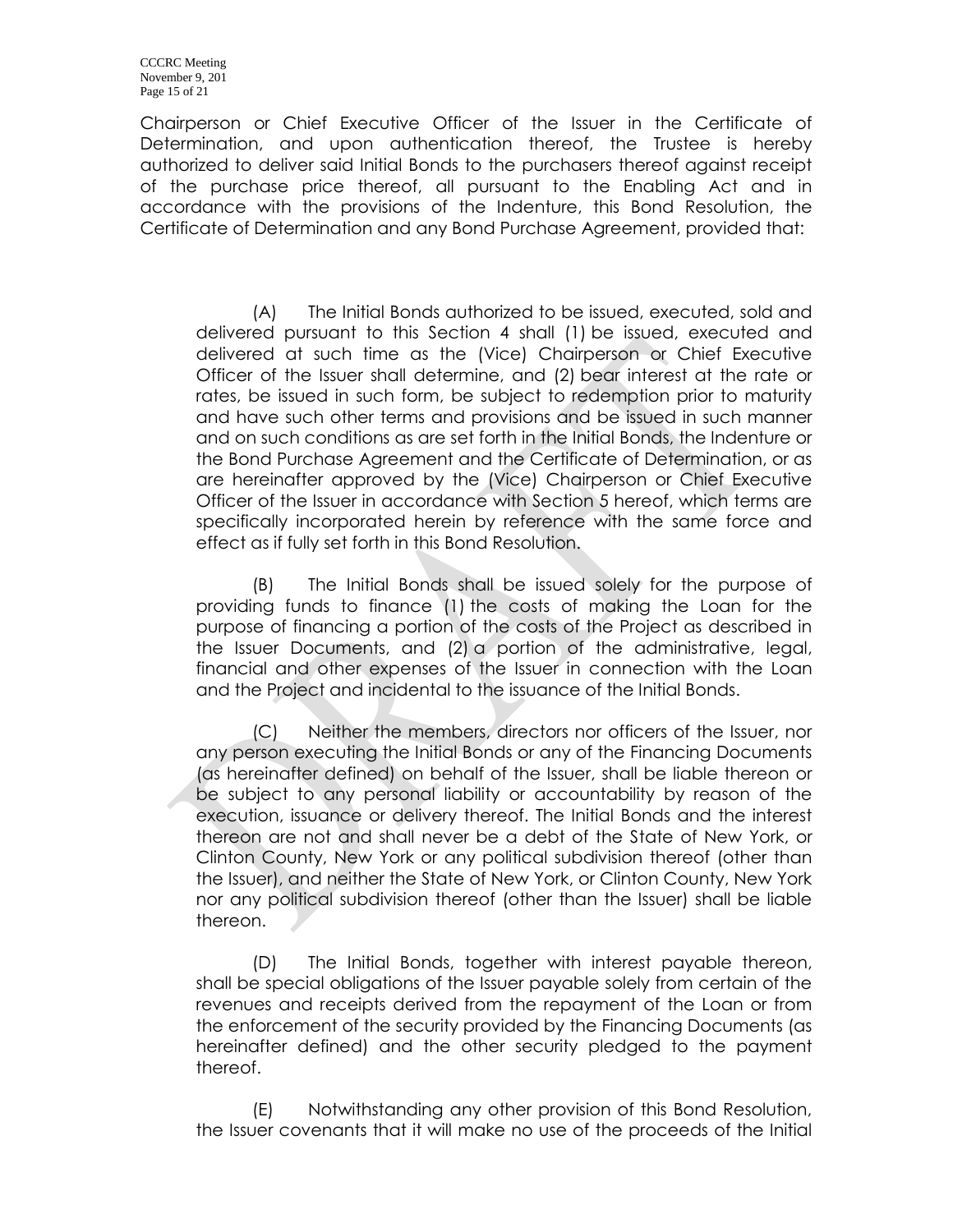Bonds or of any other funds of the Issuer (other than the Issuer's administrative fees) which, if said use had been reasonably expected on the date of issuance of the Initial Bonds, would have caused any of the Initial Bonds to be an "arbitrage bond" within the meaning of Section 148 of the Code.

Section 5. (A) Upon receipt of advice from counsel to the Issuer that the Preliminary Official Statement is in substantially final form, the Issuer hereby delegates to the Chairperson or Chief Executive Officer of the Issuer the authority to

(1) deem the Official Statement final (except for the permitted omissions described in paragraph (b)(1) of Rule 15c2-12 promulgated under the Securities Exchange Act of 1934, as amended) by executing a certificate to that effect, (2) authorize the Bond Marketer to circulate the Preliminary Official Statement and (3) execute and deliver any other documents or agreements requested by the Bond Marketer in connection with the circulation of the Preliminary Official Statement by the Bond Marketer.

(B) Upon receipt of advice from counsel to the Issuer that the Issuer has received from the Bond Marketer the results of the initial marketing of the Initial Bonds and has received from the Borrower evidence that the Borrower has accepted the results of the initial marketing of the Initial Bonds, the Issuer hereby delegates to the (Vice) Chairperson or Chief Executive Officer of the Issuer the authority to (1) execute and deliver the Initial Bond Purchase Agreement on behalf of the Issuer and (2) determine, on behalf of the Issuer, the final details of the Initial Bonds.

(C) The (Vice) Chairperson or Chief Executive Officer of the Issuer is hereby authorized, on behalf of the Issuer, to execute and deliver the Issuer Documents and the other documents related thereto (collectively with the Issuer Documents, the "Financing Documents"), and, where appropriate, the Secretary (or Assistant Secretary) of the Issuer is hereby authorized to affix the seal of the Issuer thereto and to attest the same, all in substantially the forms thereof approved by the (Vice) Chairperson or Chief Executive Officer of the Issuer, with such changes, variations, omissions and insertions as the (Vice) Chairperson or Chief Executive Officer of the Issuer shall approve, the execution thereof by the (Vice) Chairperson or Chief Executive Officer of the Issuer to constitute conclusive evidence of such approval.

(D) The (Vice) Chairperson or Chief Executive Officer of the Issuer is hereby further authorized, on behalf of the Issuer, to designate any additional Authorized Representatives of the Issuer (as defined in and pursuant to the Loan Agreement).

(E) The (Vice) Chairperson or Chief Executive Officer of the Issuer is hereby further authorized to execute any documentation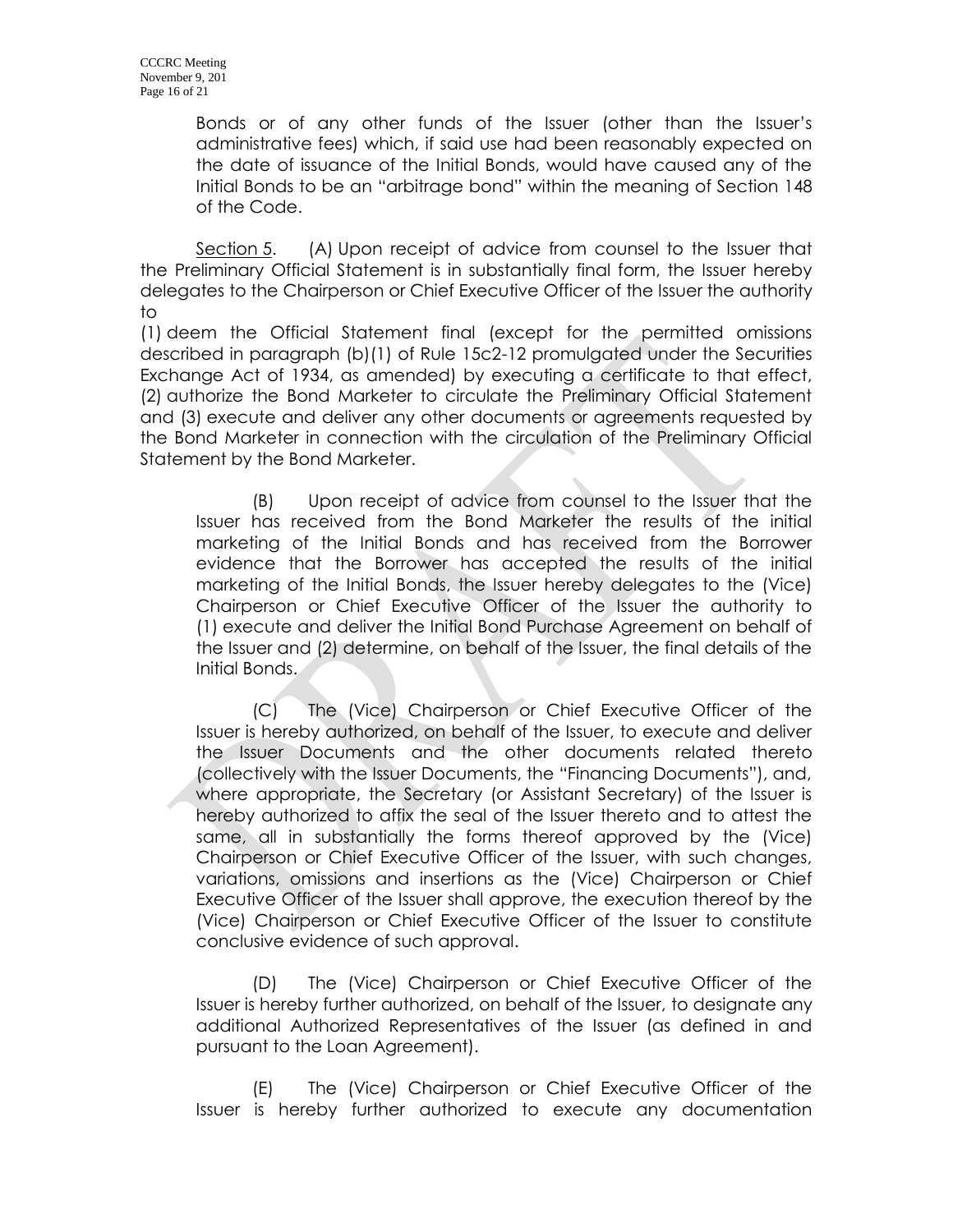requested by the Bond Marketer to indicate the Issuer's approval of the Initial Preliminary Official Statement and/or the Initial Official Statement.

Section 6. The officers, employees and agents of the Issuer are hereby authorized and directed for and in the name and on behalf of the Issuer to do all acts and things required or provided for by the provisions of the Financing Documents, and to execute and deliver all such additional certificates, instruments and documents, to pay all such fees, charges and expenses and to do all such further acts and things as may be necessary or, in the opinion of the officer,

employee or agent acting, desirable and proper to effect the purposes of this Bond Resolution and to cause compliance by the Issuer with all of the terms, covenants and provisions of the Financing Documents binding upon the Issuer.

Section 7. All action taken by the (Vice) Chairperson or Chief Executive Officer of the Issuer in connection with Section 5(A) and/or Section 5(B) of this Bond Resolution, prior to the date of this Bond Resolution, is hereby ratified and confirmed.

Section 8. This Bond Resolution shall take effect immediately and the Initial Bonds are hereby ordered to be issued in accordance with this Bond Resolution.

The question of the adoption of the foregoing Bond Resolution was duly put to a vote on roll call, which resulted as follows:

| Trent Trahan    | <b>VOTING</b> | YES            |
|-----------------|---------------|----------------|
| David Hoover    | <b>VOTING</b> | <b>YES</b>     |
| Michael Zurlo   | <b>VOTING</b> | <b>YES</b>     |
| Keith Defayette | <b>VOTING</b> | <b>YES</b>     |
| Kim Murray      | VOTING        | <b>YES</b>     |
| John VanNatten  | <b>VOTING</b> | <b>ABSTAIN</b> |
| Mark Leta       | <b>VOTING</b> | YFS            |

The foregoing Bond Resolution was thereupon declared duly adopted.

3. Vote to approve resolution to hold a second public hearing for Laurentian Aerospace.

The following resolution was offered by J. VanNatten, seconded by D. Hoover, to wit:

#### Resolution No. 11-15-01

RESOLUTION AUTHORIZING THE CHIEF EXECUTIVE OFFICER OF CLINTON COUNTY CAPITAL RESOURCE CORPORATION TO HOLD A **SECOND** PUBLIC HEARING REGARDING A PROPOSED PROJECT TO BE UNDERTAKEN FOR THE BENEFIT OF LAURENTIAN AEROSPACE CORPORATION.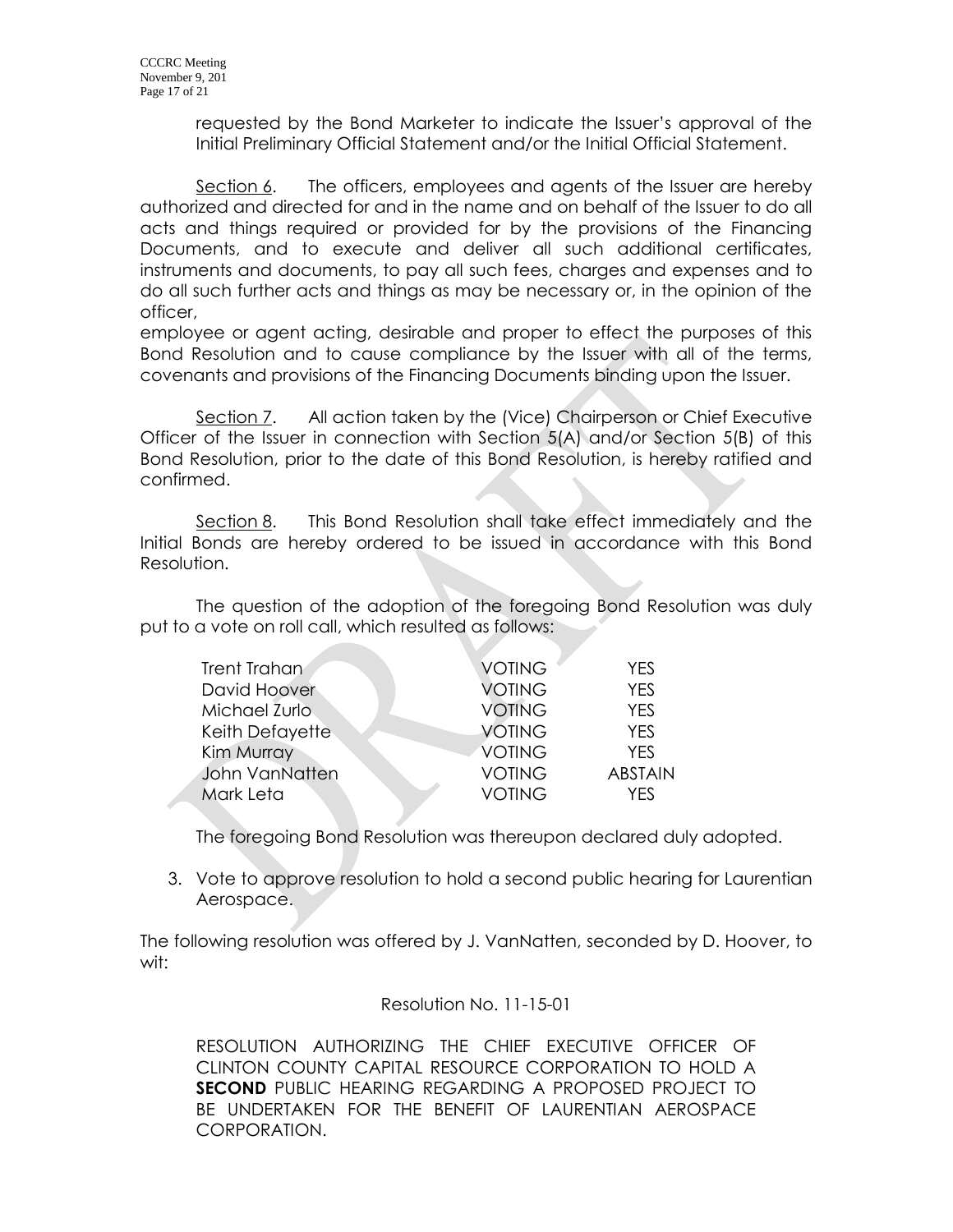WHEREAS, pursuant to the provisions of Section 1411 of the Not-For-Profit Corporation Law of the State of New York, as amended (the "Enabling Act") and Revenue Ruling 57-187 and Private Letter Ruling 200936012, the County Legislature of Clinton County, New York (the "County") adopted a resolution on November 10, 2010 (the "Sponsor Resolution") (A) authorizing the incorporation of Clinton County Capital Resource Corporation (the "Issuer") under the Enabling Act and (B) appointing the initial members of the board of directors of the Issuer; and;

WHEREAS, in December, 2010, a certificate of incorporation was filed with the New York Secretary of State's Office (the "Certificate of Incorporation") creating the Issuer as a public instrumentality of the County; and

WHEREAS, the Issuer is authorized and empowered by the provisions of the Enabling Act to relieve and reduce unemployment, promote and provide for additional and maximum employment, better and maintain job opportunities, and lessen the burdens of government and act in the public interest, and in carrying out the aforesaid purposes and in exercising the powers conferred in the Enabling Act, the Enabling Act declares that the Issuer will be performing essential governmental functions; and

WHEREAS, to accomplish its stated purposes, the Issuer is authorized and empowered under the Enabling Act to acquire real and personal property; to borrow money and issue negotiable bonds, notes and other obligations therefore; to lease, sell, mortgage or otherwise dispose of or encumber any of its real or personal property upon such terms as it may determine; and otherwise to carry out its corporate purposes in the territory in which the operations of the Issuer are principally to be conducted; and

WHEREAS, in April, 2014, Laurentian Aerospace Corporation, a New York business corporation (the "Company") submitted an application (the "Application") to the Issuer, a copy of which Application is on file at the office of the Issuer, which Application requested that the Issuer consider undertaking a project (the "Project") for the benefit of the Company, said Project consisting of the following: (A) payment, in whole or in part, of the costs of (1) the acquisition of an interest or interests (collectively, the "Hanger Land") in an up to approximately 68.1 acre parcel of land located south of Delaware Street in the Town of Plattsburgh, Clinton County, New York, which Hanger Land constitutes part of the Plattsburgh International Airport (the "Airport"), (2) the construction of an approximately 278,000 square foot building and related improvements on the Hanger Land (collectively, the "Hanger Facility"), (3) the acquisition of an approximately 7.5 acre parcel of land located at 130 Arizona Avenue in the Town of Plattsburgh, Clinton County, New York (the "Office Land", and collectively with the Hanger Land, the "Land"), together with the existing approximately 45,000 square foot building and related improvements located thereon (the "Office Facility", and collectively with the Hanger Facility, the "Facility") and (4) the acquisition and installation thereon and therein of various machinery and equipment (the "Equipment") (the Land, the Facility and the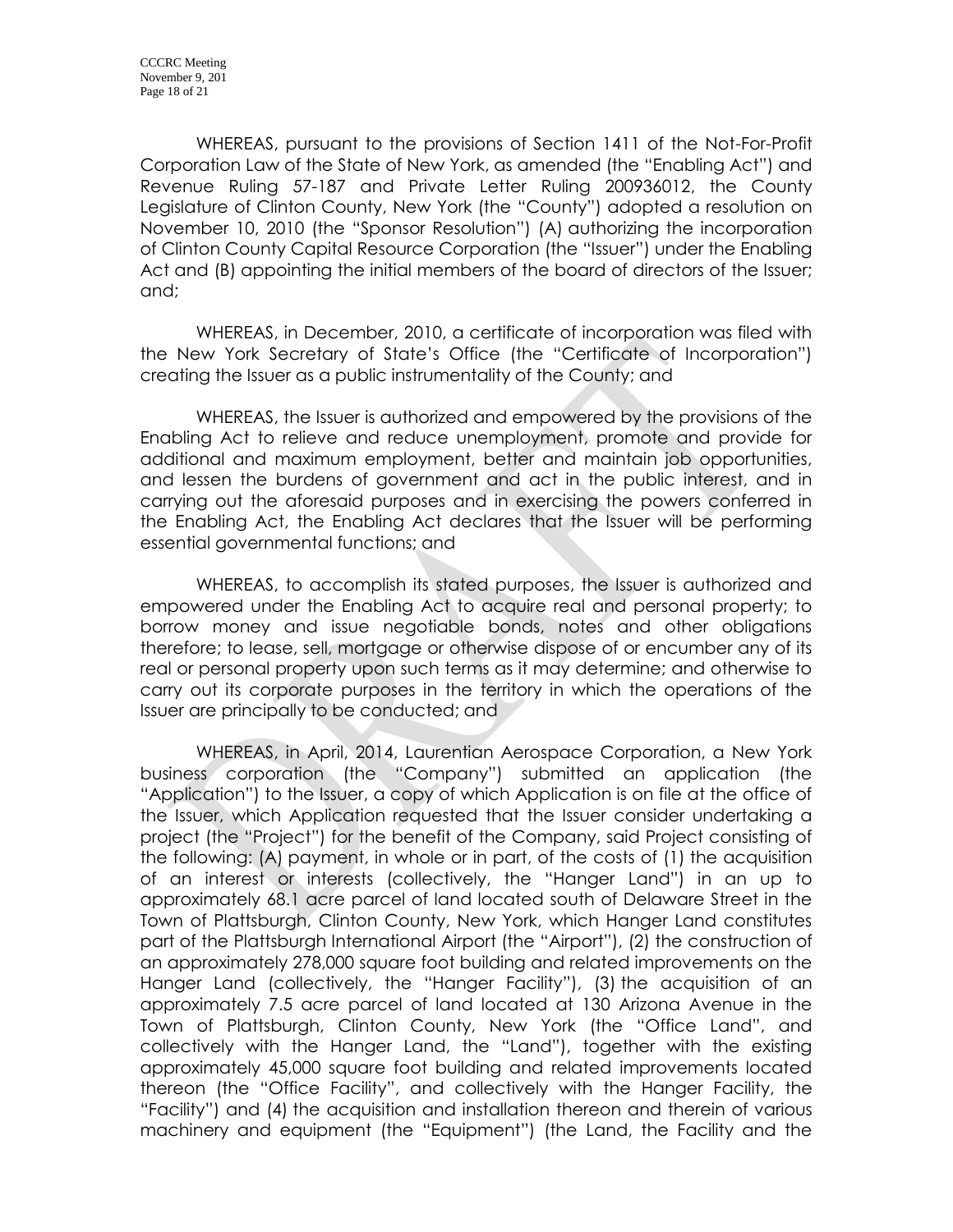Equipment hereinafter collectively referred to as the "Project Facility"), all of the foregoing to constitute an aircraft maintenance, repair and overhaul facility to be owned by County of Clinton Industrial Development Agency (the "Agency") and operated by the Company; (B) the financing of all or a portion of the costs of the foregoing by the issuance of revenue bonds of the Issuer in one or more issues or series in an aggregate principal amount sufficient to pay all or a portion of the cost of undertaking the Project, together with necessary incidental costs in connection therewith, presently estimated to not exceed \$200,000,000 and in any event not to exceed \$220,000,000 (the "Obligations");

(C) the payment of a portion of the costs incidental to the issuance of the Obligations, including issuance costs of the Obligations and any reserve funds as may be necessary to secure the Obligations; and (D) the making of a loan (the "Loan") of the proceeds of the Obligations to the Company or such other person as may be designated by the Company and agreed upon by the Issuer; and

WHEREAS, pursuant to the authorization contained in a resolution adopted by the members of the board of directors of the Issuer on April 14, 2014 (the "First Public Hearing Resolution"), the Chief Executive Officer of the Issuer (A) caused notice of a public hearing of the Issuer (the "First Public Hearing") pursuant to Section 147(f) of the Internal Revenue Code of 1986, as amended (the "Code") and, as provided in the Certificate of Incorporation, pursuant to the applicable provisions of Section 859-a and Section 859-b of the General Municipal Law of the State of New York, to hear all persons interested in the Project and the financial assistance being contemplated by the Issuer with respect to the Project, to be published on April 18, 2014 in The Press Republican, a newspaper of general circulation available to the residents of the Town of Plattsburgh, Clinton County, New York,

(B) caused notice of the First Public Hearing to be posted on April 14, 2014 at the Town of Plattsburgh Town Hall, 151 Banker Road in the Town of Plattsburgh, Clinton County, New York, (C) caused notice of the First Public Hearing to be mailed on April 14, 2014 to the chief executive officers of the county and of each city, town, village and school district in which the Project Facility is (or will be) located, (D) conducted the First Public Hearing on May 2, 2014 at 3:00 o'clock p.m., local time at the offices of the Issuer located at 190 Banker Road, Suite 500 in the Town of Plattsburgh, Clinton County, New York, and (E) prepared a report of the First Public Hearing (the "First Public Hearing Report") which fairly summarized the views presented at such First Public Hearing and caused copies of said First Public Hearing Report to be made available to the members of the board of directors of the Issuer and to the County Legislature of Clinton County, New York (the "County Legislature"); and

WHEREAS, by letter dated November 3, 2015, which letter is attached hereto as Exhibit A, (the "Request"), the Company has requested the Issuer to conduct another public hearing (the "Second Public Hearing") to allow certain amendments to the First Public Hearing; and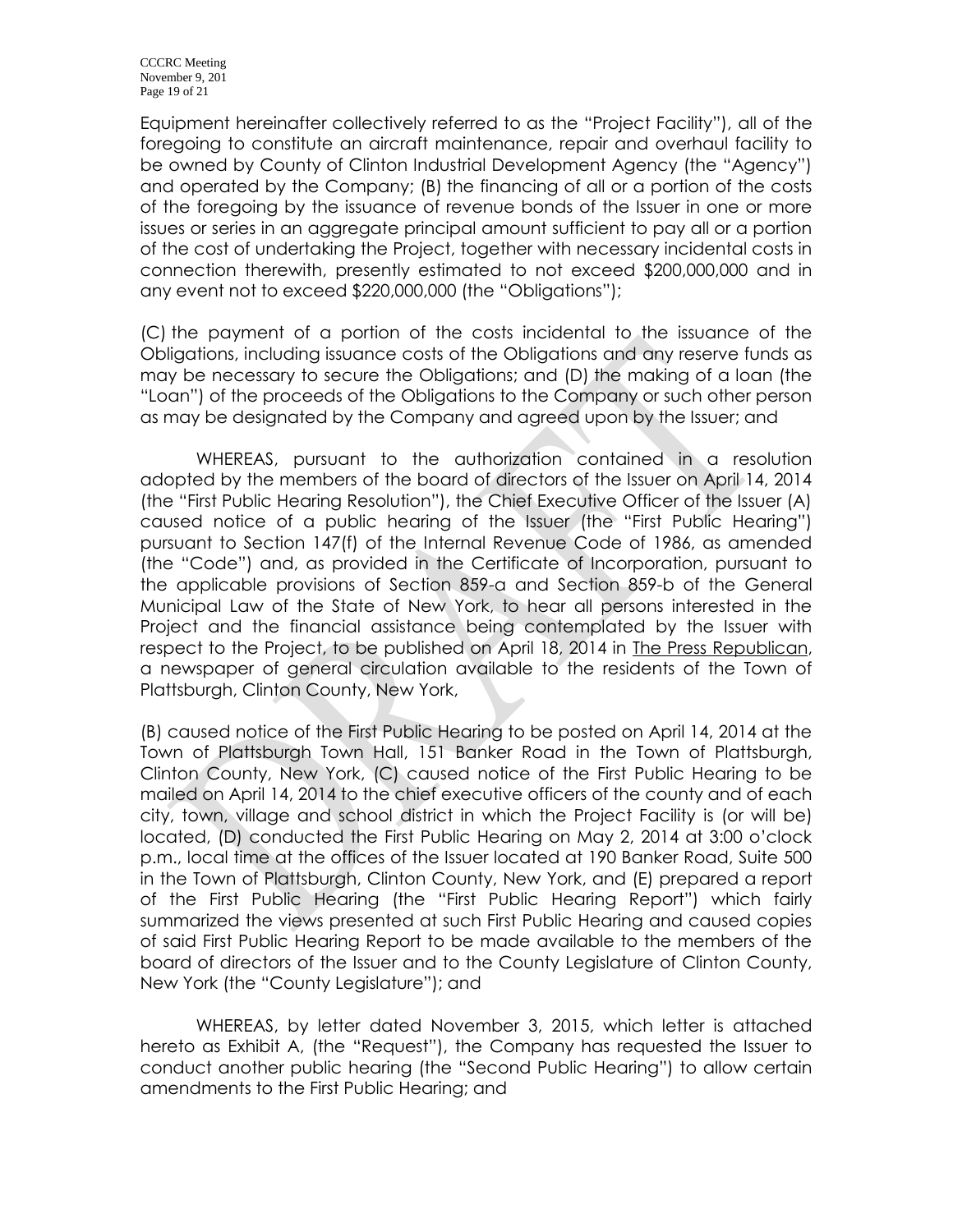WHEREAS, pursuant to the Certificate of Incorporation, prior to the Issuer providing the financial assistance, the Issuer, among other things, must hold a public hearing in accordance with the guidelines set forth in Section 859-a of the General Municipal Law with respect to the Project; and

WHEREAS, with respect to any portion of the Obligations intended to be issued as federally tax-exempt obligations, interest on such portion of the Obligations will not be excludable from gross income for federal income tax purposes unless pursuant to Section 147(f) of the Internal Revenue Code of 1986, as amended (the "Code") and the regulations of the United States Treasury Department thereunder (the "Treasury Regulations"),

the issuance of such portion of the Obligations is approved by the County Legislature of Clinton County, New York after the Issuer has held a public hearing pursuant to Section 147(f) of the Code on the nature and location of the Project Facility and the issuance of such portion of the Obligations; and

WHEREAS, the Issuer desires to provide for compliance with the provisions of its certificate of incorporation and Section 147(f) of the Code with respect to the Project;

NOW, THEREFORE, BE IT RESOLVED BY THE MEMBERS OF THE BOARD OF DIRECTORS OF CLINTON COUNTY CAPITAL RESOURCE CORPORATION, AS FOLLOWS:

Section 1. The Issuer hereby authorizes the Chief Executive Officer of the Issuer, after consultation with the directors of the Issuer and the Issuer's Counsel and Bond Counsel, (A) to establish the time, date and place for a public hearing of the Issuer to hear all persons interested in the Project (the "Second Public Hearing"); (B) to cause the Second Public Hearing to be held in a city, town or village where the Project Facility is located, and to cause notice of such Second Public Hearing to be given to the public by publishing a notice or notices of such Second Public Hearing in a newspaper of general circulation available to the residents of the governmental units where the Project Facility is located, such notice or notices to comply with the requirements of Section 859-a of the General Municipal Law and Section 147(f) of the Code and to be published no fewer than fourteen (14) days prior to the date established for such Second Public Hearing;

(C) to cause notice of the Second Public Hearing to be given to the chief executive officer of the county and of each city, town, village and school district in which the Project Facility is located no fewer than fourteen (14) days prior to the date established for such Second Public Hearing; (D) to conduct such Second Public Hearing; (E) to cause a report of the Second Public Hearing fairly summarizing the views presented at such Second Public Hearing (the "Second Public Hearing Report") to be promptly prepared and cause copies of said Second Public Hearing Report to be made available to the directors of the Issuer; and (F) if any portion of the Obligations is intended to be issued as federally tax-exempt obligations, to cause copies of said Second Public Hearing